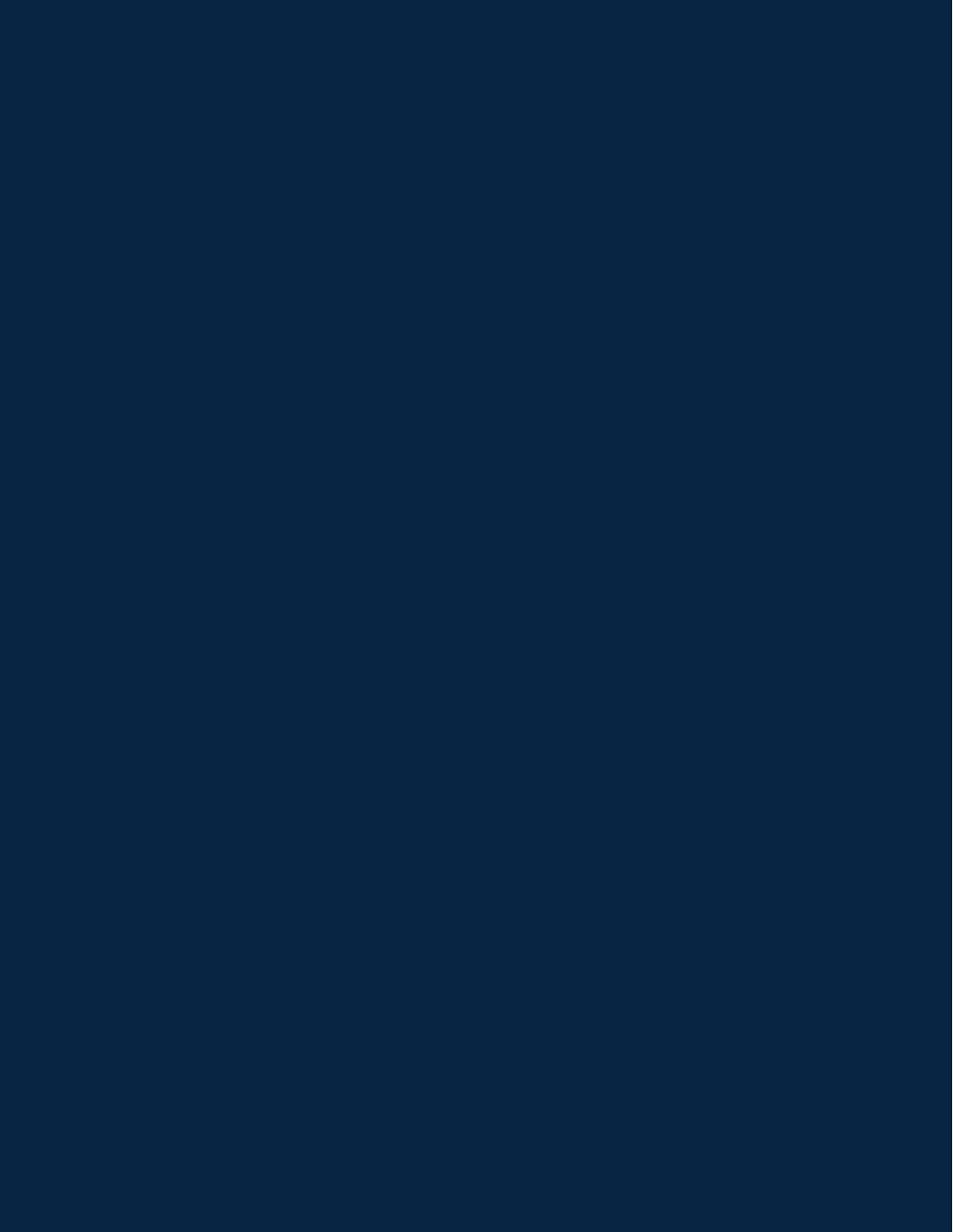*"Beginning with missions beyond low-Earth orbit, the United States will lead the return of humans to the Moon for longterm exploration and utilization, followed by human missions to Mars and other destinations."*

*- President Donald J. Trump*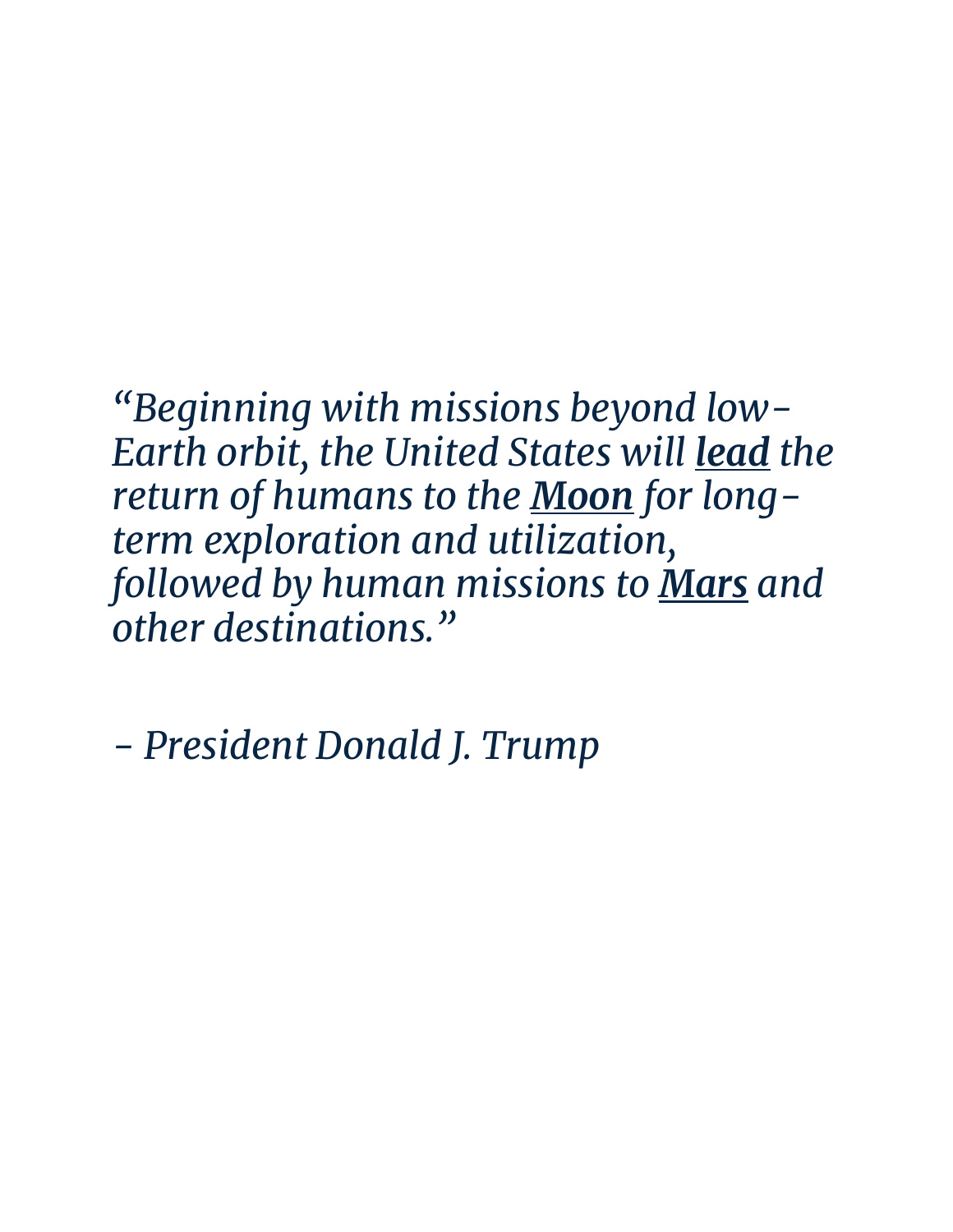## **TABLE OF CONTENTS**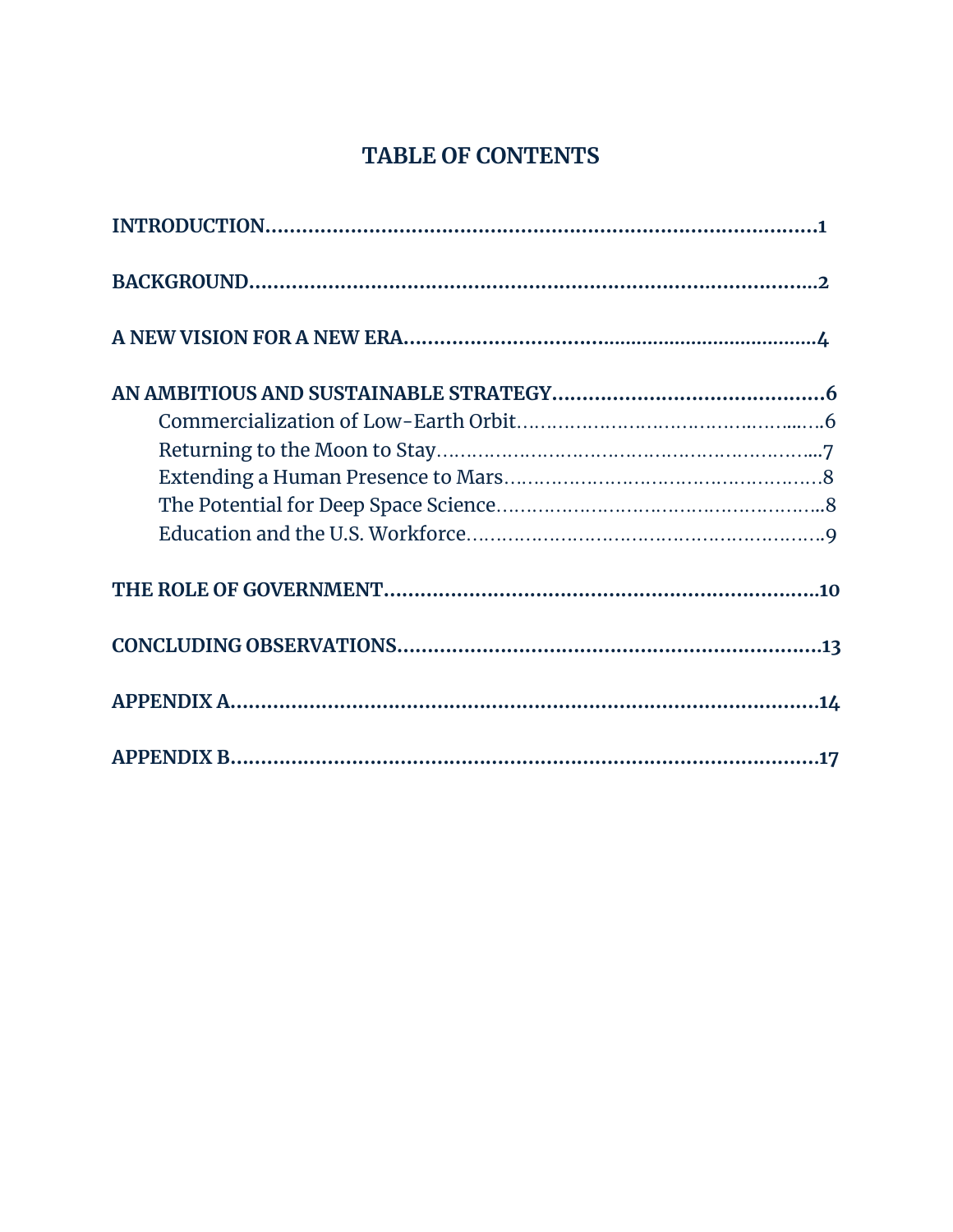## **Introduction**

At the sixth meeting of the National Space Council on August 20, 2019, the Council adopted a set of recommendations, including a recommendation that directed the National Space Council staff, in consultation with National Space Council members and the Users' Advisory Group, to present to the Chairman of the National Space Council a Moon-Mars Development Strategy. This strategy was to include low-Earth orbit commercialization, robotic and human exploration, national security capabilities, and international cooperation for science, safety, security, and economic growth.

The strategy delineated in this paper supports an ambitious vision for human space exploration and development. This vision is one in which there is a sustainable human and robotic presence across the solar system — an expanding sphere of commercial, non-governmental activities in which increasing numbers of Americans live and work in space. This vision begins with a campaign to utilize Earth's orbital environment, the surface and resources of the Moon, and cis-lunar space to develop the critical technologies, operational capabilities, and commercial space economy necessary for a sustainable human presence on the Moon, Mars, and beyond.

U.S. space exploration efforts impact and aid multiple national interests, including the economy, national security, scientific advances, and diplomacy. The landscape has changed drastically since the early beginnings of the Space Age. Current space exploration efforts involve a greater number of nations and private sector actors, and as a result, the nature of leadership in space has evolved. The challenge in this new era is not simply to achieve what others cannot but to provide opportunities for others to partner with us. Although NASA is, and will remain, the primary United States Government entity for civil space exploration efforts, other departments and agencies have increasingly important roles to play in space.

The American way of life is reliant on space activities—and we truly are a spacefaring Nation. However, space is not subject to claims of sovereignty or other traditional means of protecting national interests in a shared domain. As a result, the United States will lead our allies and other like-minded nations, while dissuading adversaries, in order to preserve and advance U.S. national interests in space. In doing so, United States Government space efforts will include commercial and international partners in the development and exploration of space.

Space development, including industrial-scale commercial activities, cannot be accomplished by the government alone. An internationally competitive U.S. commercial space sector is a foundational requirement for U.S. space leadership. Although government resources are necessary to establish space exploration beyond low-Earth orbit, its long-term sustainability is unlikely without the efficiencies and innovation of the private sector. As a result, the government will continue efforts to reform, streamline, and eliminate unnecessary regulatory burdens that may hinder U.S. space commerce in order to ensure that American companies can effectively compete in the global marketplace.

To execute this vision requires a secure international environment that is conducive to U.S. commercial growth. The United States Space Force (USSF) does not have a direct role in the civil exploration and development of space per se – its responsibilities focus on organizing, training, and equipping the forces needed to support combatant commands and ensure unfettered access to and the use of space by the United States and its allies and partners. However, activities such as space transportation and logistics, power, communication, navigation, and space domain awareness, are of dual-use value to all space sectors – civil, national security, and commercial. The development of civil and commercial best practices can lead to norms of responsible behavior that improve international stability and transparency for all space activities. The important supporting roles of the Departments of State, Defense, Commerce, Transportation, Energy, and Homeland Security in space exploration and development are among the major reasons the United States takes a whole-of-government approach to its space activities.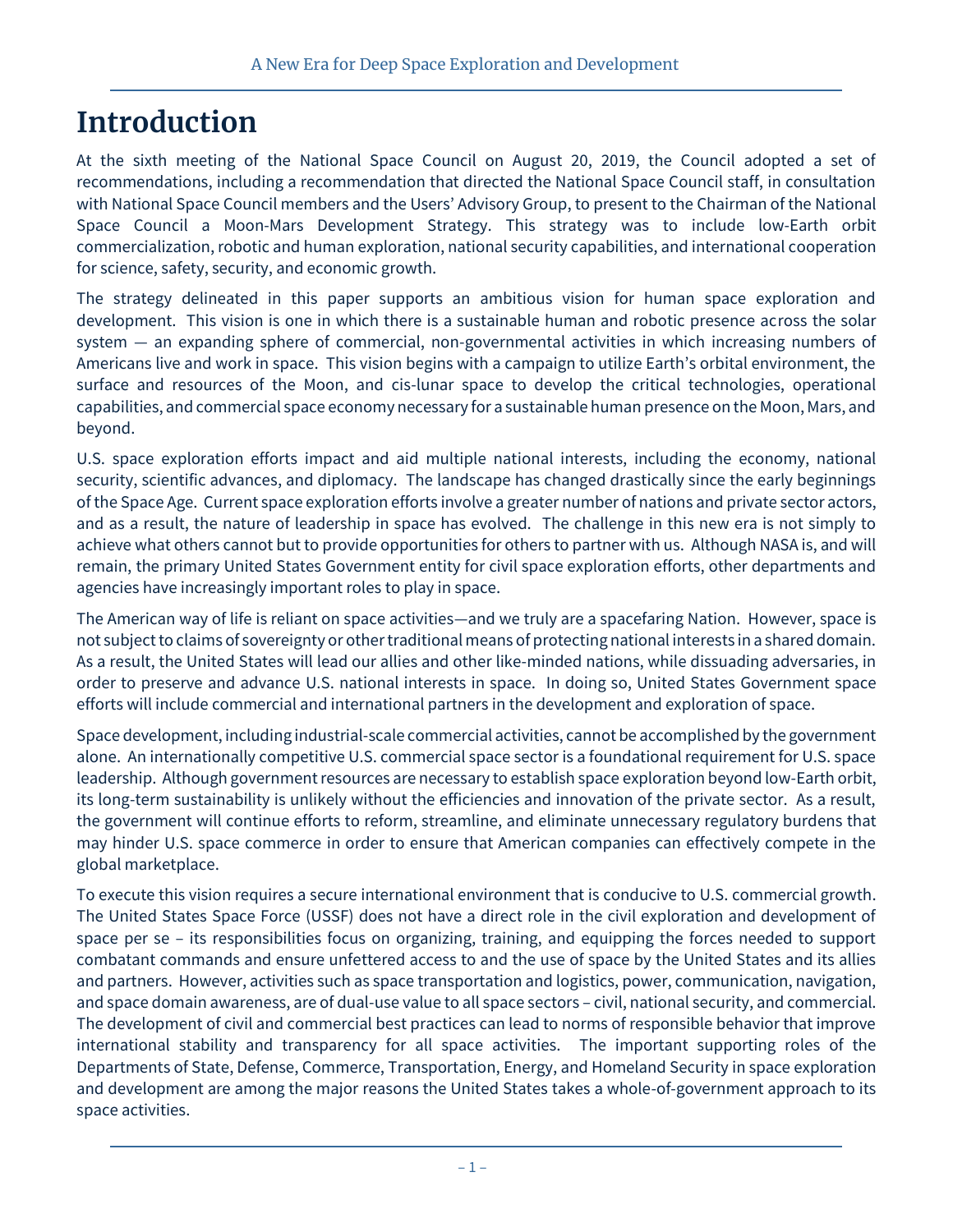## **Background**

Before formulating a Moon-Mars Development Strategy, it is necessary to review briefly the National Space [Strategy \(2018\)](https://www.whitehouse.gov/briefings-statements/president-donald-j-trump-unveiling-america-first-national-space-strategy/) and Space Policy Directive 1, "Reinvigorating America's Human Space Exploration Program" [\(2017\).](https://www.whitehouse.gov/presidential-actions/presidential-memorandum-reinvigorating-americas-human-space-exploration-program/) The National Space Strategy approved by the President in March 2018 prioritizes American interests first and foremost by emphasizing peace through strength in the space domain. In doing so, it requires a dynamic and cooperative interplay between the national security, commercial, and civil space sectors. The purpose of this integrated effort is to ensure that the United States has unfettered access to and the freedom to operate in space, in order to advance American security, prosperity, and scientific knowledge.

*The National Space Strategy* consists of four pillars in a unified, whole-of-government approach:

- **Transform to more resilient space architectures:** The United States will accelerate the transformation of its space architecture to enhance resiliency, defenses, and the ability to reconstitute impaired capabilities.
- **Strengthen deterrence and warfighting options:** The United States will strengthen U.S. and allied options to deter potential adversaries from extending conflict into space and, if deterrence fails, to counter threats used by adversaries for hostile purposes.
- **Improve foundational capabilities, structures, and processes:** The United States will ensure effective space operations through improved situational awareness, intelligence, and acquisition processes.
- **Foster conducive domestic and international environments:** The United States will streamline regulatory frameworks, policies, and processes to leverage and support U.S. commercial industry more effectively, and will pursue bilateral and multilateral engagements to enable innovative private sector growth, human and robotic exploration, promote burden sharing, and marshal cooperative threat responses.

The focus of this National Space Strategy on national security provides a foundational perspective and rationale for all U.S. space activities, including civil space exploration and commercial development. There are at least two reasons for this connection between national security and civil elements. First, the technical capacities and key technologies that enable both civil and military space activities come from the same industrial base and skilled workforce. Second, the creation of conducive domestic and international environments is necessary for civil space activities, and those activities can, with partners and like-minded countries, help create a more stable and predictable environment that enhances national security and economic prosperity.

The Trump Administration has recognized that in order to be stable and sustainable over the long-term, America's space efforts must be strongly linked to, and supportive of, enduring national interests. From economic prosperity and national security to science and diplomacy, space activities provide practical as well as symbolic benefits to the nation. Space exploration, human space exploration in particular, has often been strongly shaped by U.S. geopolitical interests. In turn, space cooperation has reflected and followed those interests.

*Space Policy Directive 1*, "Reinvigorating America's Human Space Exploration Program" (signed by President Donald J. Trump on December 11, 2017) states that the United States will:

*Lead an innovative and sustainable program of exploration with commercial and international partners to enable human expansion across the solar system and to bring back to Earth new knowledge and opportunities. Beginning with missions beyond low-Earth orbit, the United States will lead the return of humans to the Moon for long-term exploration and utilization, followed by human missions to Mars and other destinations.*

The Vice President and the National Space Council expanded on this directive at the fifth meeting of the National Space Council on March 26, 2019, in Huntsville, Alabama. At this meeting, the Council adopted a recommendation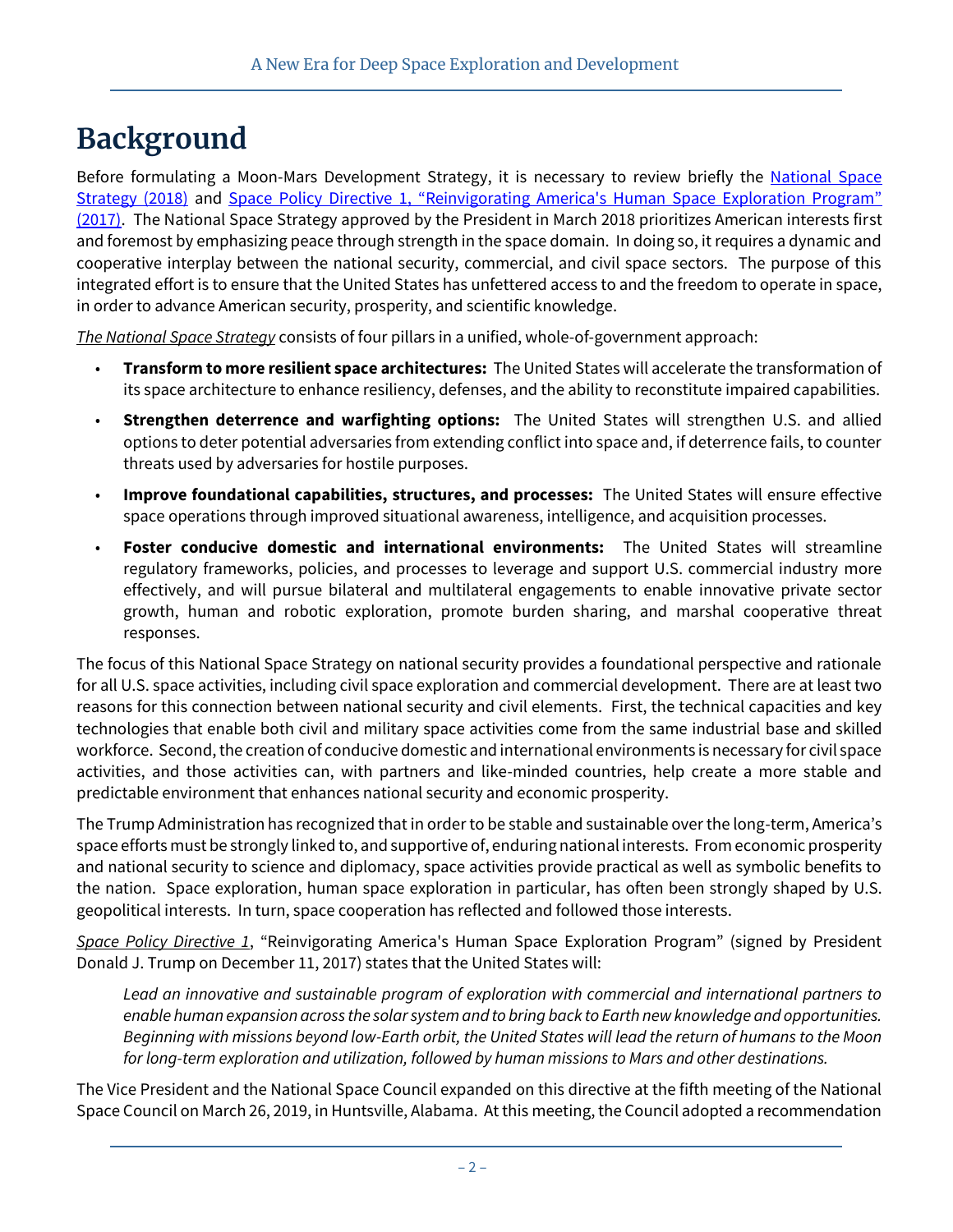#### that states:

*Consistent with the overall goals of SPD-1, the United States will seek to land Americans on the Moon's South Pole by 2024, establish a sustainable human presence on the Moon by 2028, and chart a future path for human Mars exploration. NASA's lunar presence will focus on science, resource utilization, and risk reduction for future missions to Mars.* 

Although many of the technical goals for the Moon and Mars are not new, the requirements for such missions to be sustainable, to involve commercial and international partners, and to include resource utilization, are new to U.S. national space policy. The 2024 landing date has provided a strong and immediate focus to NASA's human spaceflight efforts. In addition, the April 6, 2020 Executive Order on "Encouraging International Support for the Recovery and Use of Space Resources" made it the policy of the United States to encourage international support for the public and private recovery and use of resources in outer space. Over a longer time horizon, the demands of sustainability will have just as critical an influence on the nation's space enterprise. Broadly defined, the longterm sustainability of space activities is the ability to indefinitely, and responsibly, explore and use space.

The term "sustainable" can have different meanings, depending on the context. For example, financial sustainability is the ability to execute a program of work within budget levels that are realistic, managed effectively, and likely to be available. Technical sustainability requires that operations are conducted repeatedly at acceptable levels of risk. Proper management of the inherent risks of deep space exploration and settlement is the key to making those risks "acceptable." Finally, policy sustainability means that the program's financial and technical factors are supportive of long-term national interests, broadly and consistently, over time. Robotic space exploration, for example, has benefited from a constancy of purpose driven by priorities identified by the National Academies through their Decadal Surveys. Similarly, the U.S. Armed Forces have supported scientific exploration and helped ensure the free flow of trade and commerce, while performing their fundamental mission of protecting the nation. Although the nation has healthy debates over the cost, size, capabilities, and duties of our Armed Forces, it does not question whether the United States should maintain such forces. Long-term deep space exploration and development should seek to have a similar level of policy sustainability. It can do so by ensuring such efforts promote and strengthen the technical, economic, and foreign policy objectives of the United States and its allies.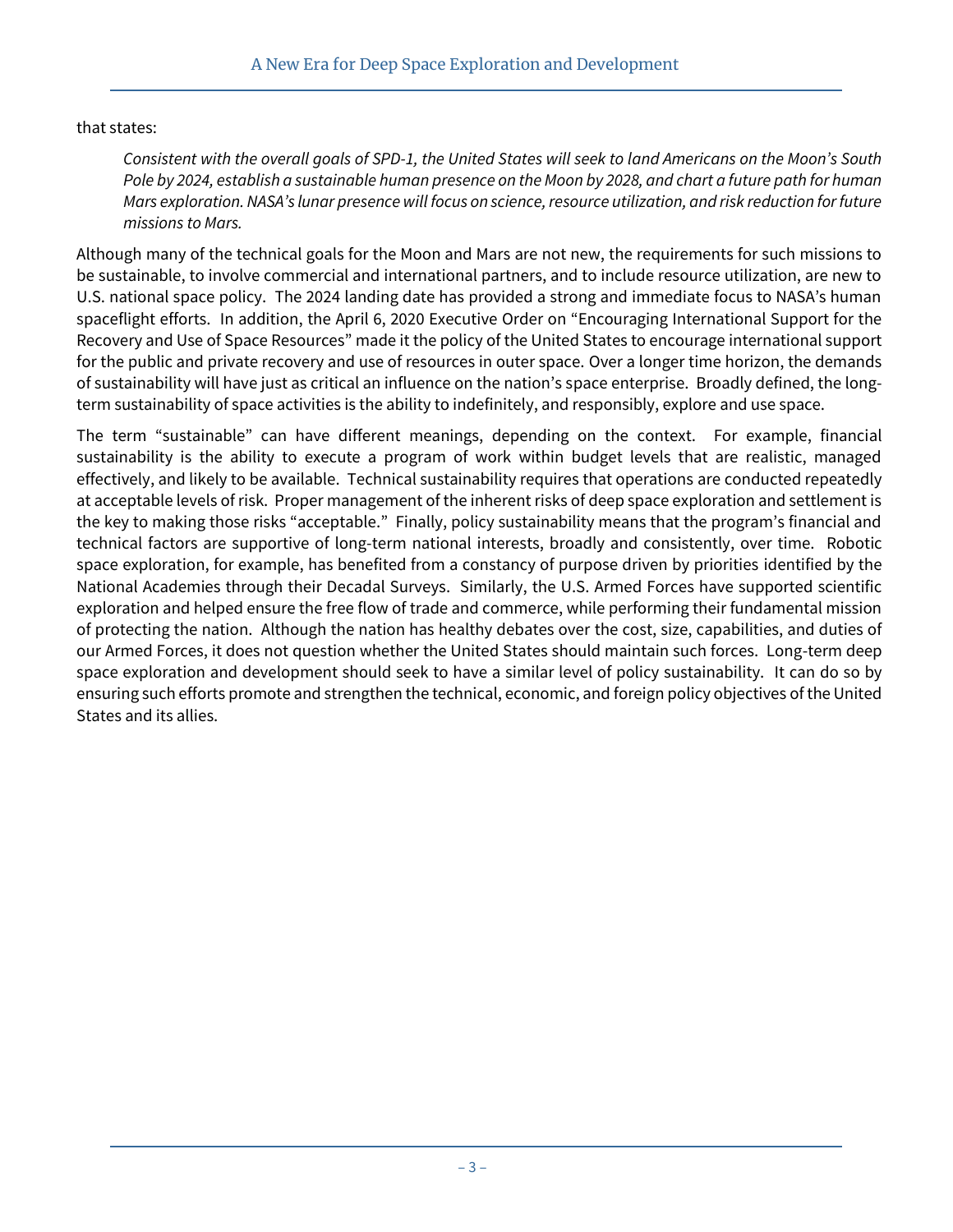## **A New Vision for a New Era**

The United States is crucially reliant on space systems, and the future sustainability and governance of space activities are a key strategic interest for the nation. If we are to have an effective American space strategy, we need to align our policies, programs, and budget with enduring national interests that span multiple administrations and Congresses. This means looking beyond individual missions and asking what values will be, and should be, part of any human future in space. The Trump Administration seeks to ensure these include core American values we hold today – such as democracy, human rights, constitutional governance, the rule of law, and free markets. To that end, shaping the international environment and enabling routine operations out to the Moon – with Mars as a horizon goal – would greatly enhance long-term U.S. national security, commercial and foreign policy interests in space.

The Moon is more than a physical destination. It is essentially humanity's eighth continent, carved off our planet billions of years ago. It is a means of answering scientific questions, providing space operations with sustaining resources, creating new technical capabilities, training individuals and organizations, and forging new international relationships within a broad and adaptable space infrastructure. Our immediate purpose should be two-fold: to develop the critical technologies and capabilities that will enable human missions to Mars, and to create the strategic national capability to operate on another planetary surface, starting with the Moon. These capabilities will enable the United States to lead international and commercial endeavors for space exploration and development. Alternatively, their attainment by a malign competitor could gravely harm the international position and technical leadership of the United States. Although many countries may choose to operate in space, including potential adversaries, U.S. friends and allies should be able to rely on the abiding presence of the United States.

Geopolitical interests and objectives provide the historic model and rationale for practically all U.S. human spaceflight missions. Those interests include security, commerce, science, and international leadership, or any combination thereof. The next steps beyond low-Earth orbit will require cooperation among international partners for both practical and political reasons. The U.S. commitment to lead a multinational effort leveraging publicprivate partnerships forward to the Moon is a symbolic and practical first step, as well as a means of creating a broader international framework conducive to the interests of the United States and like-minded countries.

The geopolitical benefits of engagement with friendly, growing space powers can support more ambitious space exploration efforts than science alone might justify. These efforts can, in turn, benefit the U.S. commercial space sector. For example, providing commercial cargo delivery to the lunar surface could be an attractive market for U.S. industry. Commercial firms could potentially provide communications and power to lunar surface operations. The long-term focus on Mars and other deep space destinations provides a structure to drive the definition and implementation of capabilities and research on and around the Moon, such as nuclear power sources, long-term habitation modules, and robotics to identify, extract, and utilize local resources.

An understanding of the criticality of space activities to the life of the nation, and the need to secure U.S. interests in space, necessitates a strategy of space exploration and development that extends our presence from low-Earth orbit, moves forward to the Moon for a new era of utilization, and reaches toward Mars and beyond. It is not merely machines and astronauts that constitute U.S. space activities, but our values as well. As on Earth, the rules of the space domain will be created by those with the courage to go and the conviction to stay. The United States and other freedom-loving countries must drive and craft humanity's future in space. The United States cannot, and will not, cede its role as a leader of spacefaring nations.

President John F. Kennedy challenged the United States to reach the Moon, and, for his generation, that was an enormous, risky, and daunting challenge. President Donald J. Trump has challenged the United States to develop the Moon, Mars, and other celestial destinations, which is a modern-day challenge no less daunting. By accepting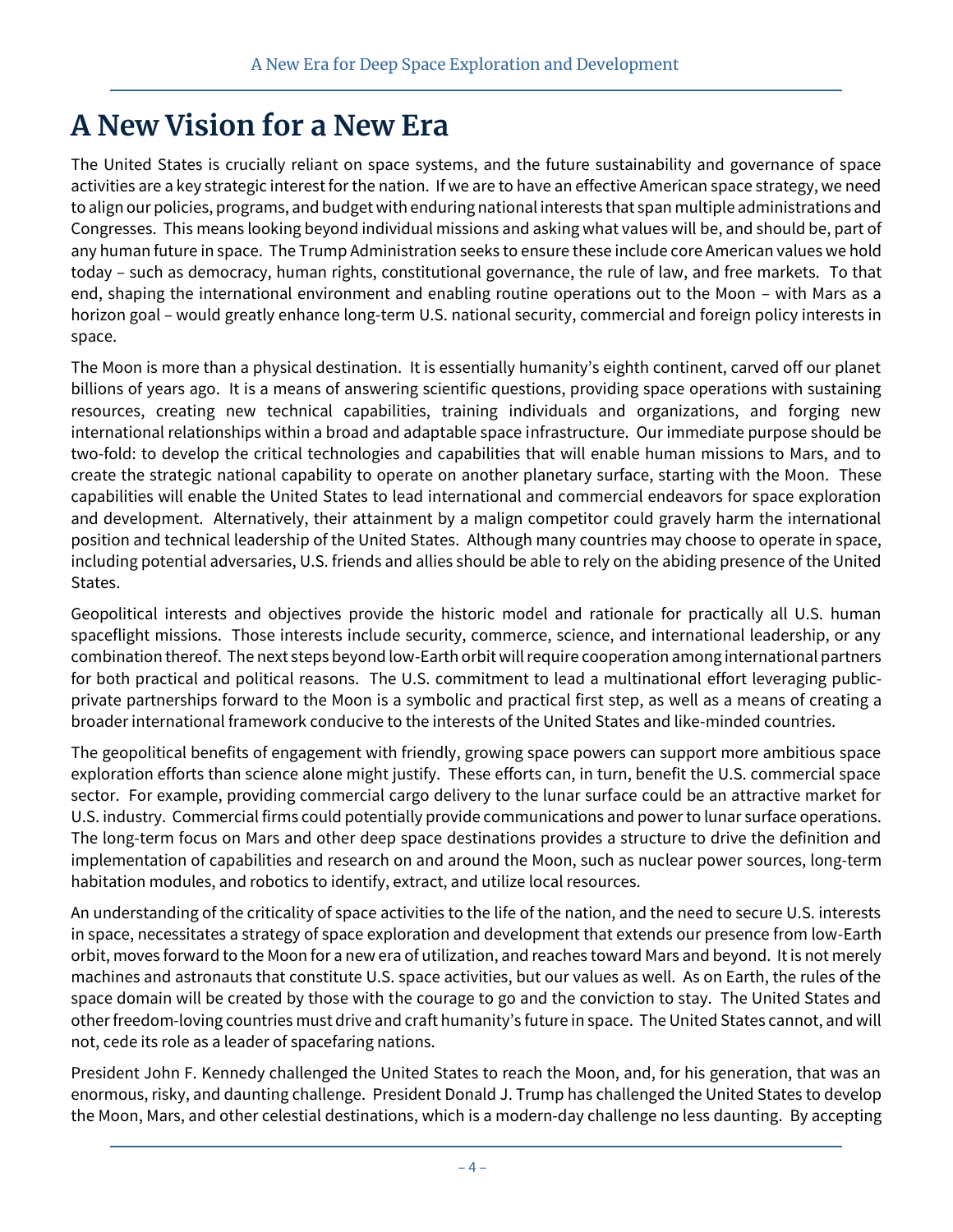this bold call to action, we will enable future generations to build on our accomplishments, with the goal of making travel throughout the solar system a normal part of the human experience with large numbers of free people living and working in space.

The U.S. vision for space is one in which there is a sustainable human and robotic presence across the solar system, and where there is an expanding sphere of commercial, non-governmental activities, with increasing numbers of Americans living and working in space. This vision begins with a campaign to utilize Earth's orbital environment, the surface of the Moon, and cis-lunar space to develop the critical technologies, operational capabilities, and commercial space economy necessary for a sustainable human presence on the Moon, Mars, and beyond.

The United States and its partners demonstrated the ability to maintain a permanent human presence in space with the International Space Station. This presence, however, still depends on support from Earth. As a next step, the United States should seek to develop the Moon, use it as a proving ground for technologies and processes that will provide greater independence from Earth through extraterrestrial operations, such as manufacturing, mining, and conducting cutting-edge lunar science, which will enable America and its commercial and international partners to mount historic human missions to Mars and beyond. In 2006, John Marburger, President George W. Bush's Science Advisor, articulated the case for developing the Moon:

*"The Moon is the closest source of material that lies far up Earth's gravity well. Anything that can be made from lunar material at costs comparable to Earth manufacture has an enormous overall cost advantage compared with objects lifted from Earth's surface. The greatest value of the Moon lies neither in science nor in exploration, but in its material. ... I am talking about the possibility of extracting elements and minerals that can be processed into fuel or massive components of space apparatus. The production of oxygen in particular, the major component (by mass) of chemical rocket fuel, is potentially an important lunar industry."*

This focus on further extending an extraterrestrial human and robotic presence and on the development of commercial space industries makes the Artemis Program much more than a repeat of the Apollo Program. A serious, determined approach to lunar development requires a series of pre-positioned logistics packages. A combination of 3-D printing, telerobotics, and artificial intelligence could enable pre-positioning the equivalent of a small Antarctic scientific station. Newly arrived astronauts should have a substantial amount of resources already available and be able to spend their initial weeks building out the initial infrastructure for larger, future development teams. Initially, government support for research and demonstration will be needed to determine the feasibility of extracting useful resources, such as water. As soon as possible, and in accordance with the Executive Order on "Encouraging International Support for the Recovery and Use of Space Resources", commercial firms should take over routine operations to provide consumables like water, hydrogen, oxygen, and utilities such as power and communications. The transition to private sector responsibilities will represent an important step beyond space exploration to development and industrialization.

Landing American astronauts on the Moon in 2024 is just the beginning of this great adventure. The following 2 or 3 years should see a very substantial increase in the capabilities of the lunar astronauts, the number of people working on the Moon, and the robustness of the space logistics systems bringing people and cargo back and forth on a routine basis. A large amount of the early work on the Moon should be pioneering and maturing efforts that make expansion to Mars and beyond more practical. The Moon is only a few days from Earth, while Mars is a months-long journey. The Moon should be the proving ground for learning how to work far from Earth for long durations, to use local resources to reduce, and eventually eliminate, the need for supplies from Earth, and to use robotics to pre-position and resupply surface facilities.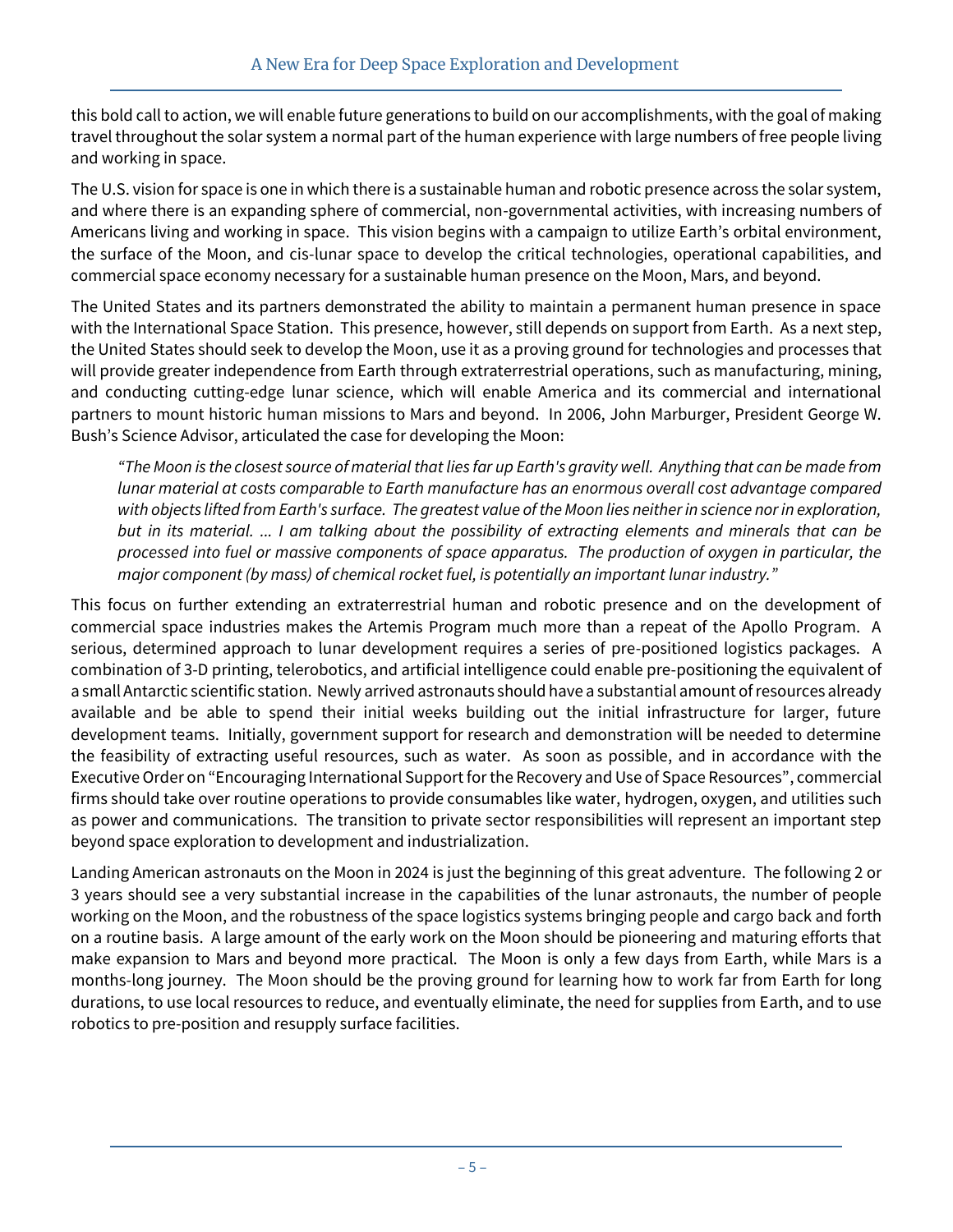## **An Ambitious and Sustainable Strategy**

The extension of an American presence beyond Earth orbit, in concert with commercial and international partners, will be one of the most significant undertakings in human history. It will require a whole-of-government approach to develop the necessary capabilities, a conducive regulatory environment for private investment and operations, and diplomatic engagement to create international partnerships with existing and emerging spacefaring states.

Although NASA is, and will remain, the leader for U.S. government space exploration efforts, other departments and agencies will have increasingly important roles in space. Nearly every United States Government department and agency has potential equities in the utilization and development of space. The National Institutes of Health, the National Science Foundation, and the National Institute for Standards and Technology already support research on the International Space Station. The Department of Energy will be critical to the development of space nuclear power systems such as fission reactors on the Moon and Mars as well as space nuclear propulsion systems that may carry crews to Mars. The Department of Transportation will provide efficient and responsive commercial space launch and reentry regulations. The Department of Commerce will be the lead government advocate for growing space commerce both on Earth and in space. The Department of Interior will help leverage its terrestrial experience in mining and other relevant areas to identify and manage the private use of resources. The Department of State will lead diplomatic efforts to enhance stability in outer space through transparency and confidence building measures, guidelines for responsible behavior in outer space based on U.S. best practices, and bilateral and multilateral instruments that reflect U.S. values and policies. Through its public diplomacy activities, the Department of State can help convey and advance U.S. space goals, objectives, and plans with foreign countries.

By accelerating the commercialization and industrialization of space, the United States will grow the sphere of human activity beyond the Earth, forge new capabilities for sustainable expansion into the solar system, and provide benefits for enhanced life and commerce for all of humanity to enjoy. This expansion will occur over decades and build on the experiences of the more than 60 years since the start of the Space Age. The roles of governments and the private sector will change as technologies, costs, and markets evolve. Space activities that require government support and infrastructure today can become market-driven tomorrow. Even where government remains the sole or primary source of demand, commercial contracts for goods and services can be used to deliver results at lower cost and higher efficiency. In areas such as scientific exploration where there may be no market incentives, the government will continue to play a leading and pioneering role while seeking to leverage and find synergy with commercial capabilities. Where space resources, broadly defined, are at stake the private sector will likely be the more efficient exploration leader, and the government should take actions to support such activities.

In contrast to the Apollo program, a strategy for space exploration and development in this new era does not end with a single event, such as humans landing on the Moon or reaching the surface of Mars. An ambitious and sustainable strategy should be aligned with enduring national interests, be affordable, and be technically sound. To that end, there are three major areas of effort in going from low-Earth orbit, to the Moon, and then to Mars: commercialization of low-Earth orbit, returning to the Moon to stay, and extending a human presence to Mars using the lessons learned from and resources gained by the exploration and development of the Moon.

## **Commercialization of Low-Earth Orbit**

As the United States leads humanity in deep space exploration, a long-term presence in low-Earth orbit will remain vital. Using the International Space Station and the Space Shuttle, humans working in low-Earth orbit have shown their effectiveness in technology development and testing, crew training, and scientific research. However, the International Space Station has a finite lifespan, and the United States and our international partners do not wish to build a duplicate of this unique million-pound facility. Instead, a variety of future space stations, in diverse orbital locations, commercially owned and operated, will succeed it. Removing regulatory barriers for the private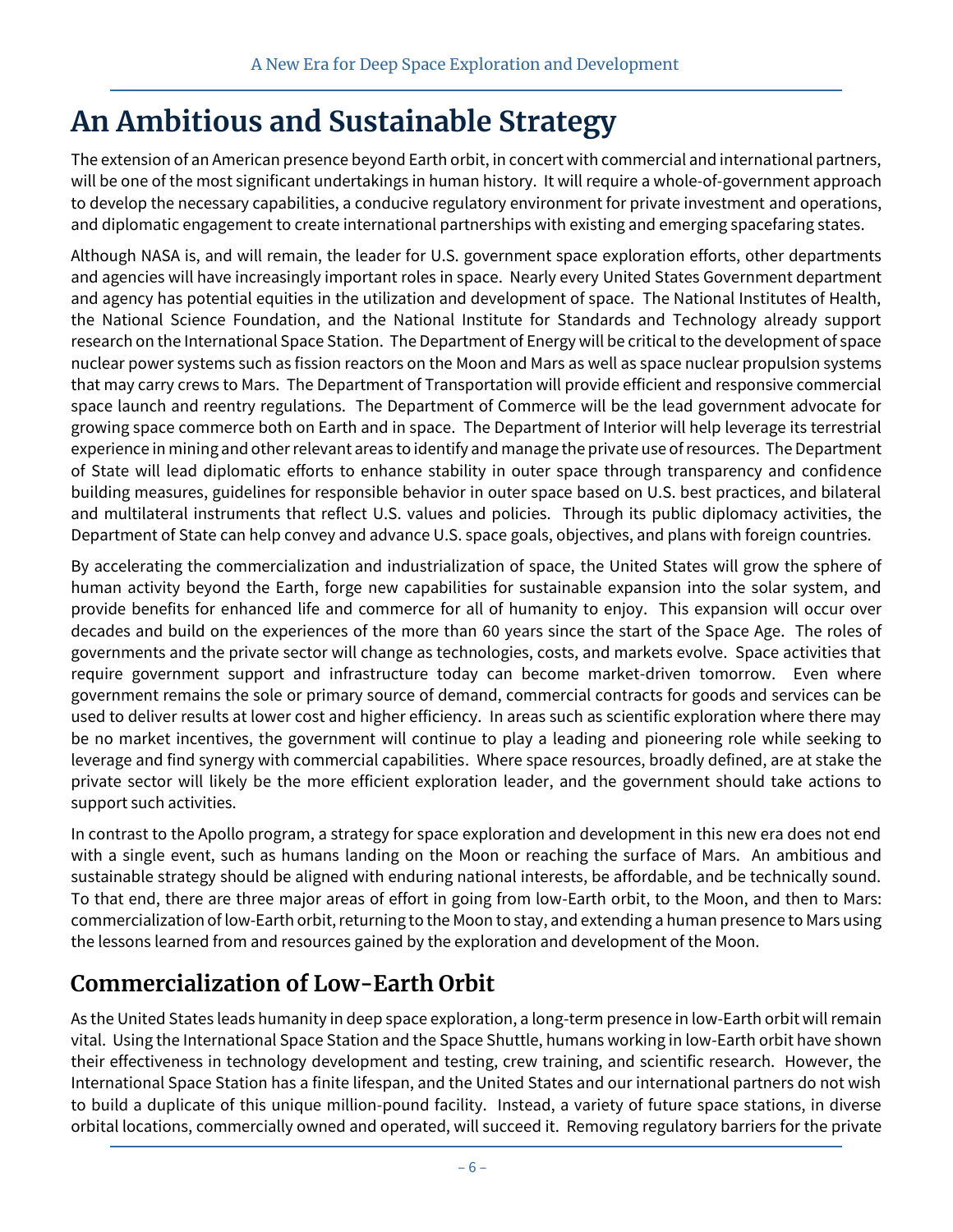sector to purse revenue-generation activities and conduct research in microgravity and allowing companies that invest in such activities to be able to fully retain their intellectual property, is paramount to building a pipeline of research and development in low-Earth orbit. The United States Government will continue to be a major customer, or even an anchor tenant, of new low-Earth orbit stations, which will be necessary to facilitate an increasing range of activities devoted to non-NASA government and non-government customers.

Commercial orbital platforms of the future, some of which will be human-tended, will be present in Earth orbit and potentially around the Moon to facilitate advancements in fundamental science, space communications, propellant depots, and research and development facilities, including astronaut training and human health research. Such stations will help provide alternative concepts of operations and in-space manufacturing capabilities that can facilitate the pre-positioning of assets to offset costly terrestrial launch requirements for future missions to the Moon and Mars.

## **Returning to the Moon to Stay**

The Moon is closer to Earth than any other planetary body, and thus the logistics and transportation systems associated with missions to the Moon are more feasible, both technically and economically, than those required for a direct human mission to Mars. In addition, lunar exploration will reduce overall risks for Mars through the development and demonstration of new space systems necessary to operate on a planetary surface.

In contrast, a present-day human mission to Mars would be exceedingly risky and expensive. With current propulsion capabilities, a one-way journey to Mars requires up to 8 months of deep-space travel, with roundtrips exceeding 2 years. Although some private entrepreneurs might accept the inherent risks of deep space and systems reliability, if an emergency occurs during some phases of flight, it may not be possible for the crew to return safely. Entry, descent, and landing on Mars for heavier crewed vehicles have never been demonstrated and will require significant testing and precursor cargo landings prior to the first human mission. The multi-year duration of a Mars mission requires mitigation of harmful effects from radiation and reduced gravity in ways that are not yet fully understood.

As meaningful human lunar surface operations begin, the length of stays, variation of activities conducted, size of facilities, and number of habitants can increase. With the help of advanced research and development on Earth and in low-Earth orbit, the next lunar explorers will use longer-lasting and more reliable means of habitation, life support, power generation, transmission, storage, surface transportation, and resource extraction and utilization. Surface mobility will enable broader exploration, and reusable vehicles will ferry astronauts and cargo between the lunar surface and the lunar Gateway. Moreover, the development and use of interoperable commercial and international partner systems will be a critical part of lunar activities from the beginning.

Leveraging experience gained through lunar surface operations under the Artemis Program, future Mars missions will utilize in-situ resources, regenerative environmental control and life support systems, nuclear power generators, and pressurized rovers. These same systems are required for the lunar surface and will be demonstrated there first. A crewed lunar field station, growing from the Artemis Base Camp on the Moon, will demonstrate these and other capabilities necessary to take the next giant leap to extend a human presence to Mars while enabling unprecedented human and robotic lunar exploration.

Lunar regolith, especially areas containing water ice at the poles, has yet to be fully characterized, but we know it harbors resources that can provide energy, life support, and spacecraft propellant. Learning how to extract, process, and use these resources will enable explorers to reduce the mass required to support lunar and, subsequently, Martian logistics. This ability to partially, and perhaps one day fully, "live off the land" will be integral to a sustained presence on the Moon and Mars.

In addition to technical rationales, the Moon is also an important strategic and political destination. Ensuring the United States and its partners maintain a presence in areas of strategic importance is crucial to safeguarding our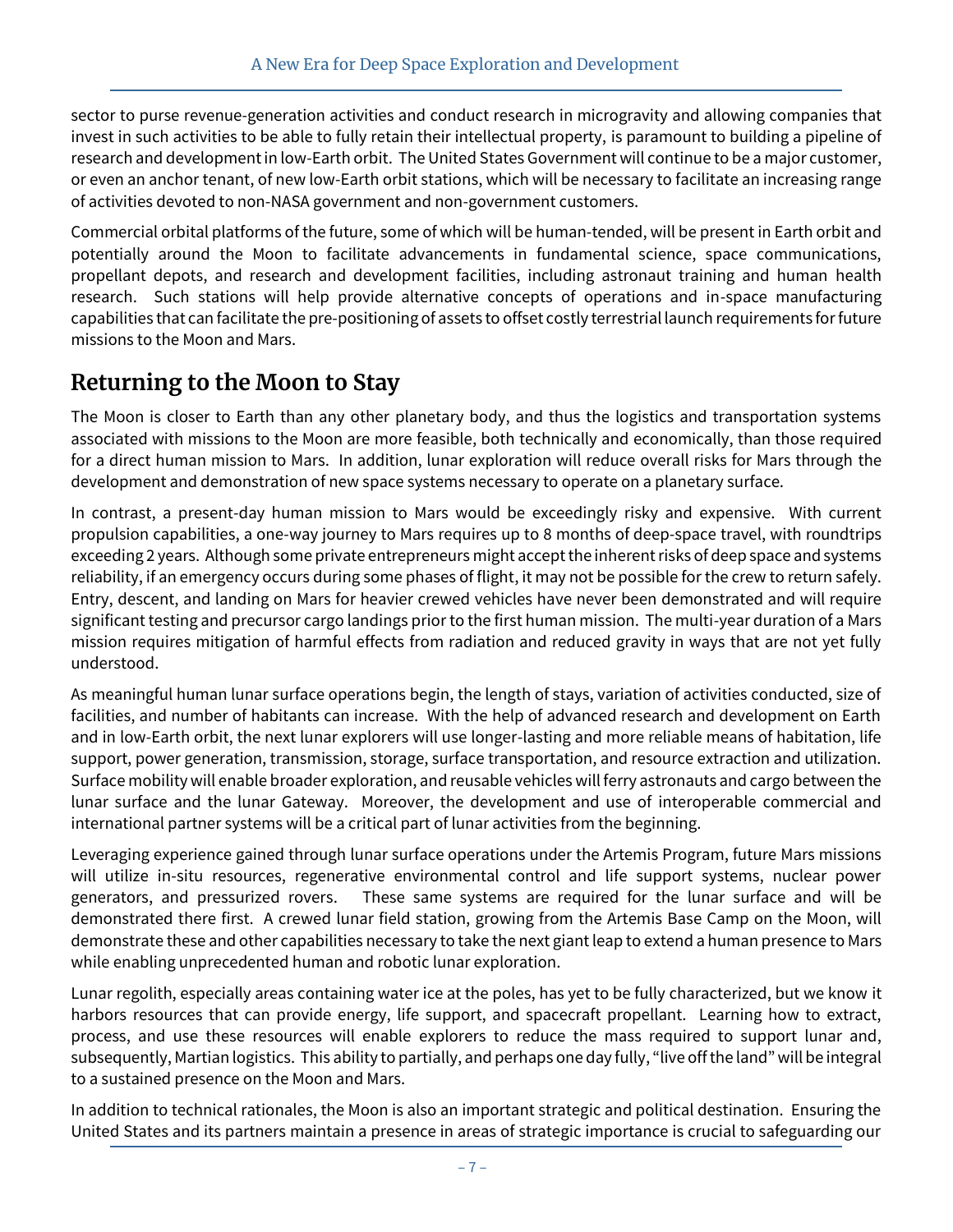ability to operate anywhere in space, from low-Earth orbit to the lunar surface to Mars. American astronauts left the last boot prints on the Moon almost 50 years ago, no other nation has ever landed humans on a celestial body, and few other nations have even been able to send robots successfully to the lunar surface. Being able to participate in lunar exploration and development is immensely challenging, yet feasible, for other spacefaring nations. Thus, it is attractive to them and an opportunity for the United States to foster a more secure and stable regime for space activities.

## **Extending a Human Presence to Mars**

Mars is the next destination following the demonstration of a sustainable lunar surface presence. Robotic exploration programs have found that the Martian surface, like the Moon, contains many of the necessary resources to sustain a long-term human presence. Mars shows evidence of high concentrations of solid water ice across most of its surface, and an atmosphere that, although thin, can be used to produce vital resources, such as propellant, without complex regolith mining and extraction equipment. Many of the same systems developed for resource extraction and use on the Moon can be adapted for Mars.

Discoveries and advances made on the Moon in the coming years will heavily influence the design of crewed missions to Mars. These factors include questions about the availability and cost of propellant in space, the feasibility of in-situ resource utilization, in-space manufacturing and assembly systems, and advanced space nuclear propulsion. Work over the next decade in low-Earth orbit and on the Moon should focus on how to reduce drastically the cost and complexity of human missions to Mars, while increasing the likelihood of success, safety, and sustainability.

The initial and long-term exploration and development of the Martian surface will likely mirror lunar exploration in many ways. For example, robotic missions to pre-position resources will be a necessity for the success of the first and subsequent crewed missions. These resources might include pressurized rovers, habitation modules, supplies, and an ascent vehicle. Local resource utilization, power generation, and other means of self-sustainment will be critical for human missions to establish any long-term presence on Mars.

If the United States can establish a long-term human presence on the Martian surface, it will have demonstrated the technology and expertise to begin to explore other destinations safely. Further exploring deep space, finding and utilizing resources, and ensuring a conducive environment for the United States and like-minded countries to peacefully explore and develop the solar system will help to permanently secure American interests and values in the space domain.

## **The Potential for Deep Space Science**

The first Apollo samples and geophysical data collected on the Moon remain scientifically interesting after more than 50 years. However, these initial investigations, across areas smaller than the National Mall in Washington, D.C., have generated vast new questions for future explorers to help answer. Great potential exists for conducting unique scientific investigations in deep space, using both human and robotic endeavors. In addition to new discoveries regarding the evolution of the Moon and the terrestrial planets, Apollo's scientific results alone offered unprecedented insights into the early history of the solar system and Earth itself, the origins of life on Earth and potentially on Mars, and the history of the Sun and its interaction with the Earth. A continued human presence on the Moon, and eventually Mars, will provide opportunities for fundamental advances in fields ranging from observational and radio astronomy to materials science and biology, as articulated through numerous community assessments by the National Academies, the Lunar Exploration Analysis Group, and the Mars Exploration Program Analysis Group.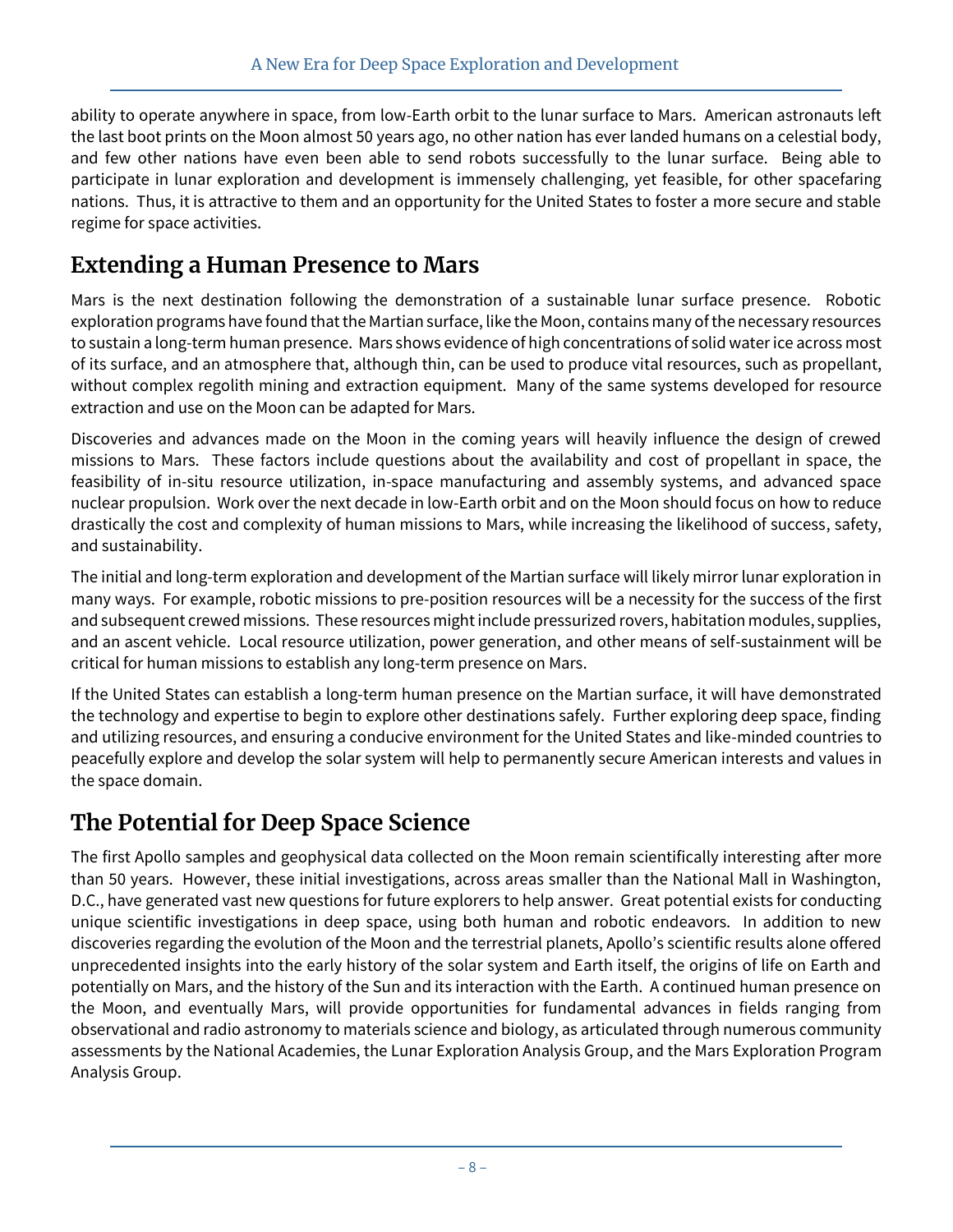## **Education and the U.S. Workforce**

The exploration and development of space is a multi-generational endeavor. The future workforce needs of the United States and its international partners are ever-changing. The necessary skills encompass virtually every scientific, technical, and engineering discipline, as well as leadership and management skills for the highly complex, multi-disciplinary projects inherent to the space industry. Entirely new skills will also be needed that may have terrestrial analogies but that cannot be fully duplicated on Earth. During the Apollo program, astronauts had to learn how to land a vehicle on the Moon that could not operate in the Earth's gravity. Similarly, the skills needed to operate a lunar or Martian base have been researched and analogs have been tested, but we will not truly know what skills are needed until we actually try.

Space exploration and utilization directly supports the long-term strategic interests of the United States. As such, developing and maintaining a skilled workforce—one that is diverse and inclusive—to perform these long-term exploration and development activities is also of strategic interest. Ensuring the country's education system is equipped to provide the skills necessary to perform this work is critical to the quality of life of our citizens, to our ability to be internationally competitive, and to our ability to ensure the security of the nation and the world. Our ability to lead in space exploration and development will depend on how well the United States is able to educate, train, and employ future generations of American space workers. Current shortages of trained employees in select areas (e.g., systems engineering, computer engineering, and cybersecurity) are a warning that the United States may lack the incentives and mechanisms to prepare the workforce the nation needs.

Although space exploration and development is and should continue to be an international endeavor, the dual-use nature of many space technologies and capabilities means the United States needs educated and trained Americans to work on the most advanced space capabilities. There is a high rate of international students receiving graduate engineering degrees in the United States and then returning to their home countries. This is a tremendous testament to the quality of top-level U.S. universities and is beneficial to U.S. universities, but the United States needs to remove barriers and create incentives for U.S. students to pursue these degrees as well. Also, for those U.S. students who are obtaining these degrees, the U.S. space industry needs to do a better job of attracting top talent for which they often compete with other industries.

Some of the most powerful motivations for students to pursue technical degrees are the prospect of being challenged to excel, the opportunity to make a difference in the world, and meaningful participation in a great enterprise. As the United States seeks to educate and engage the "Artemis Generation," we need to not only describe exciting technical challenges, but also to illustrate the opportunities and pathways by which new generations will personally experience and contribute to this singular adventure. The exploration of the Moon and Mars, beginning with the Artemis program, and stretching forward to the development of the inner solar system, has the potential to motivate future generations of Americans, as well as international students, to make that vision of tomorrow a reality.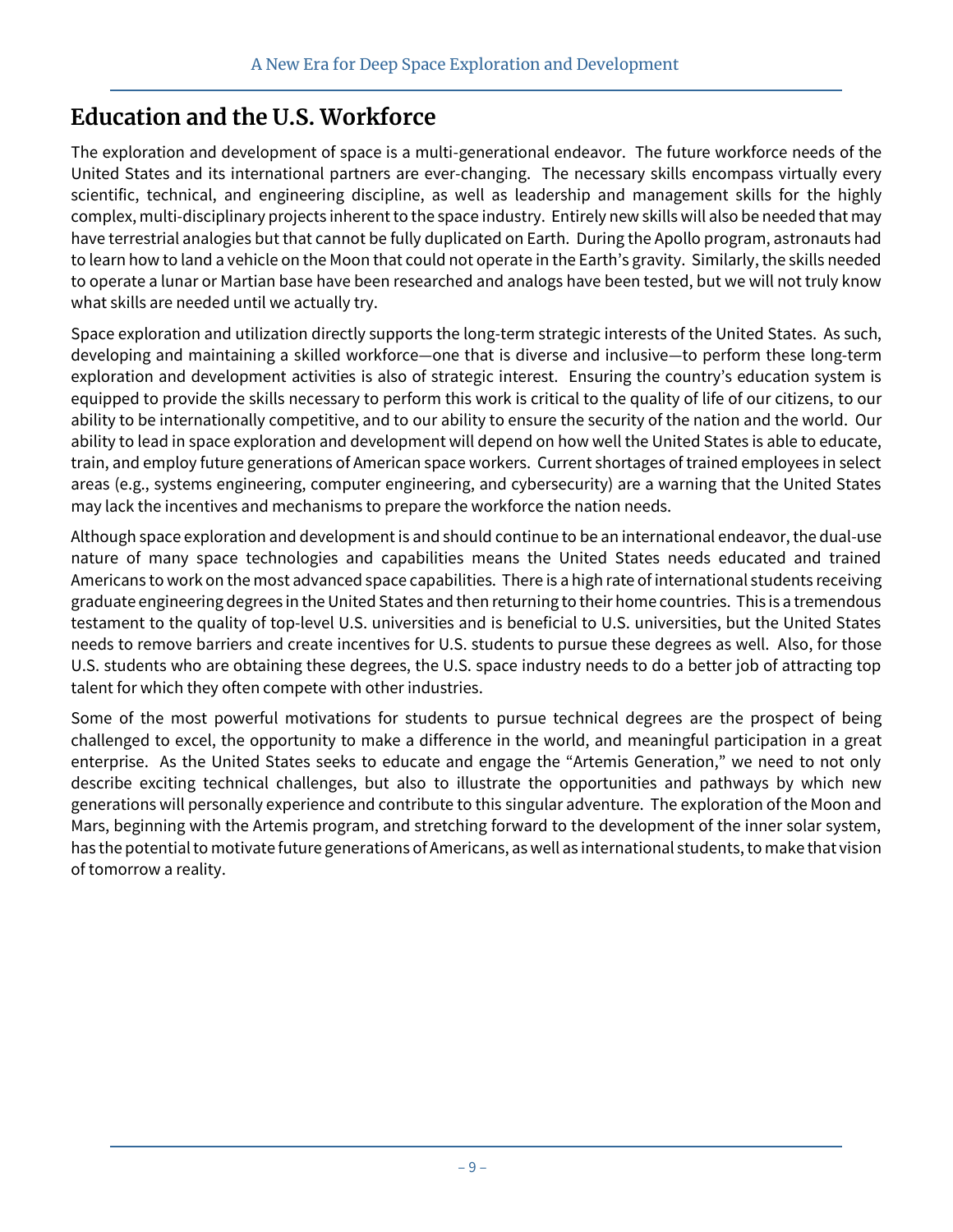## **The Role of Government**

In the past, the United States Government took the responsibility for all aspects of human space exploration and development—defining the missions, designing the architectures, setting technical specification, overseeing industry contracts, and directly conducting operations. The government will continue to have a central role for the foreseeable future, however, but in partnership with private industry. In the future, the government will take on more indirect roles, such as being a patron of research and development, a first buyer or anchor tenant for space goods and services, and a regulator as necessary for public safety or national security reasons and to fulfill international obligations.

The success of American space exploration and development in this new era will require a whole-of-government approach. Five primary government roles are crucial to executing the vision described in this paper:

- 1) Promote a secure and predictable space environment for the long-term sustainability of space activities;
- 2) Support the development of commercial activity and industry in space;
- 3) Support research and development of new space technologies;
- 4) With commercial and international partners, create infrastructure needed for space exploration and development; and
- 5) Support advanced space research by public and private sector U.S. research communities.

#### *1) A Secure and Predictable Space Environment*

The United States Government, in concert with industry, should create and maintain a supportive regulatory and physical environment for space activities. Without an assurance of safe operations; clear, sensible regulations; manageable risks; and rights to generate profitable revenue, viable economic activity is unlikely to occur.

[Space Policy Directive-3](https://www.whitehouse.gov/presidential-actions/space-policy-directive-3-national-space-traffic-management-policy/) directs the Department of Commerce to manage debris mitigation efforts and space traffic as well as create a new protocol of standard practices for safe space operations. Departments and agencies should improve accuracy of orbital data on space objects, including debris, and enhance the practice and utility of sharing orbital information on space objects and debris.

The United States Government should meet its international obligations without complex, new regulatory structures, and focus on reducing barriers to developing new commercial space activities wherever possible. In areas where relevant law, policy, and/or regulation currently exists, improvements must still be made to maximize U.S. competitiveness and drive innovation. Some examples include space traffic safety and space situational awareness, on-orbit servicing and manufacturing, export controls, launch licensing, the extraction and utilization of space resources, and meeting the radio frequency spectrum needs of space applications. To that end, the National Space Council has tasked the Departments of Commerce and Transportation to provide a roadmap to enable all commercial space activities to receive authorization under appropriate frameworks.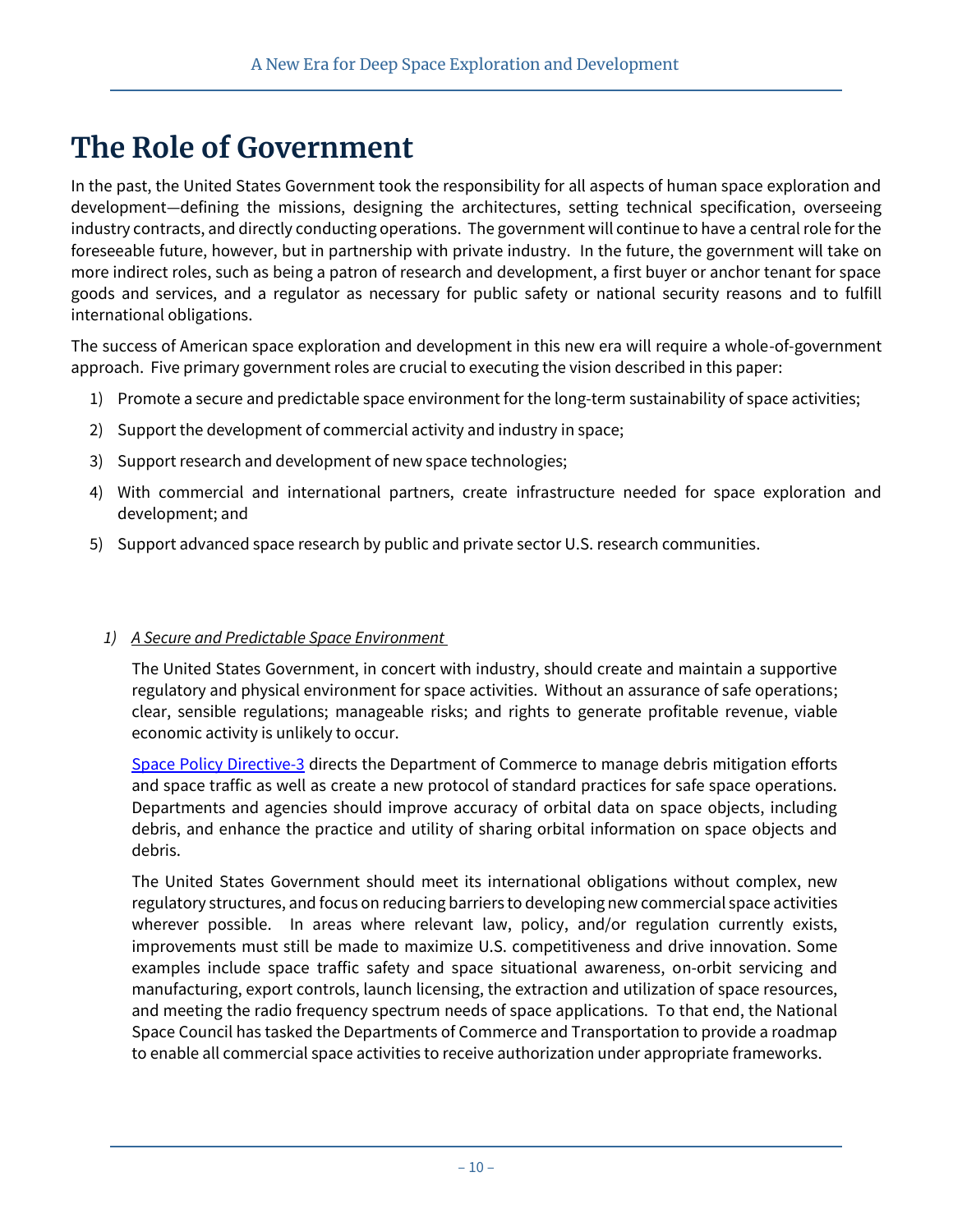#### *2) Development of Commercial Activities and Industry in Space*

The United States Government should stimulate demand for space products and services consistent with civil and national security missions. Although the United States Government cannot, and should not, be the sole customer for all space capabilities, the government has a role in facilitating the development of these markets. The United States Government can help increase international demand for space-derived products, particularly on the part of developing countries. For example, space-based communication, navigation, remote sensing, and related services can help improve the productivity of industries in developing countries. Supporting the space needs of developing countries also provides an alternative to states that might otherwise turn to malign actors who may burden them with excessive debt and engage in other detrimental practices.

The United States Government should consider commercial procurement tools to be the normal way of doing business, rather than the exception. Government departments and agencies need to become more agile and responsive to exploit private sector offerings, especially for missions and capabilities that do not require major new developments.

The United States Government should continually seek to lower barriers to entry to allow greater involvement of small businesses in space activities. This includes continuously updating export controls and other restrictions on U.S. industry to keep American companies competitive in the international market while bolstering national security. Further improvements related to intellectual property rights, liability protections, security measures, and other regulations can strengthen space commerce without increasing the risk to the public or creating unfair trade practices.

Additional efforts should broaden the scope of traditional aerospace industries to include new applications for space technologies and expand space capabilities by infusing technologies from non-traditional but promising fields, such as robotics, artificial intelligence, quantum applications, and additive manufacturing, which have much to offer the space community. Other fields, such as medicine and materials science, can bring research activities to sustain commercial platforms and enable in-space manufacturing.

#### *3) Research and Development for New Technologies*

The United States Government should encourage and support research and development for new technologies to enable lower cost commercial activities in space. Concurrently with efforts to improve the physical, regulatory, and business environments in space, the United States Government should continue technical efforts that will create new opportunities for private sector innovation.

Investments in research and development alone are not enough; new contracting mechanisms and the use of existing other transaction authorities for early-stage partnerships can help to accelerate the introduction of innovative technologies into operational use. Technology transfer and licensing practices should be reformed to match more closely the speed of private sector, entrepreneurial, and investor-driven decision-making.

The United States Government should enable the infusion of innovative approaches from commercial and international partners. A critical objective of human spaceflight is to make it routine and repeatable with an acceptable level of risk at lower cost. Examples of potentially routine operations, beyond launch and reentry, include in-space rendezvous, refueling, and autonomous propellant production.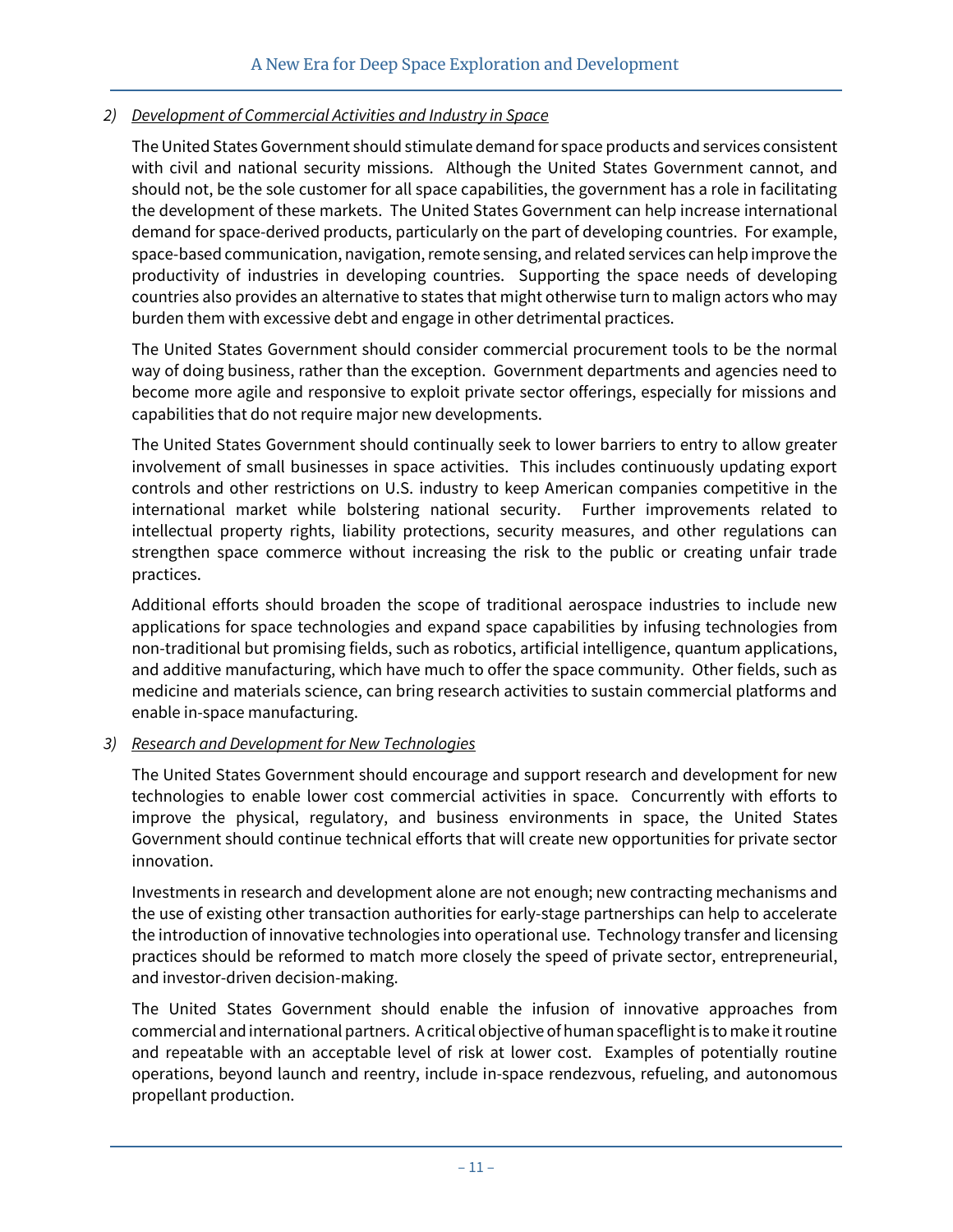#### *4) Investments in Private Space Infrastructure*

The United States Government should support the development of private, investor-based space infrastructure by being a reliable customer. Private infrastructure, both in space and on Earth, can support United States Government space activities at lower cost than if the government were the sole owner and operator. Regular flight opportunities and innovative contracting mechanisms can support the development of platforms and other infrastructure to serve multiple purposes, thus sharing fixed costs across a variety of customer communities.

The United States Government should further improve how it coordinates and communicates research and development priorities to the private sector. For example, a national strategy for microgravity research and development would be of value as industry seeks to develop commercial platforms as successors to the International Space Station.

Infrastructure priorities should include consideration of the long-term financial and technical sustainability of space exploration and development. In particular, the U.S. government should encourage the creation and testing of scale versions of the technologies, instruments, and processes that will enable Moon, Mars, and asteroid surface operations. In-situ resource utilization technologies for extraction of resources to create potable water, breathable air, spacecraft propellant, and other necessities are particularly critical. New options for surface power to survive harsh lunar nights, such as space nuclear fission reactors, will be vital for long-term operations on the Moon and Mars. New approaches to surface transportation and spacesuit design, particularly related to dust rejection, will be key to maximize opportunities for exploration and scientific returns.

#### *5) Support of Advanced Space Research Activities*

In partnership with the private sector, the United States Government (including its complex of U.S. National Laboratories and other Federally Funded Research and Development Centers) should encourage and, as necessary, financially support advanced space research activities throughout the U.S. public and private research communities. The current foundation of scientific and engineering knowledge about the Moon and its resources is the result of federal funding of academic and private research activities on Apollo samples and geophysical data. Private sector research capabilities and funding will be crucial to the commercial development of space as the United States and its partners gain new knowledge from exploring the Moon, Mars, and other destinations. Universities can make important contributions to the development of new technologies, private space infrastructure, and advanced space research. Universities have unique networks for expertise, both within the United States and internationally, that can enhance space exploration and development. Individual university laboratories and experts have traditionally been a part of civil, national security, and commercial space projects and programs. However, consortiums of universities might address particular challenges, such as deep space medicine, automated in-situ resource extraction, and artificial intelligence for high-reliability remote operations.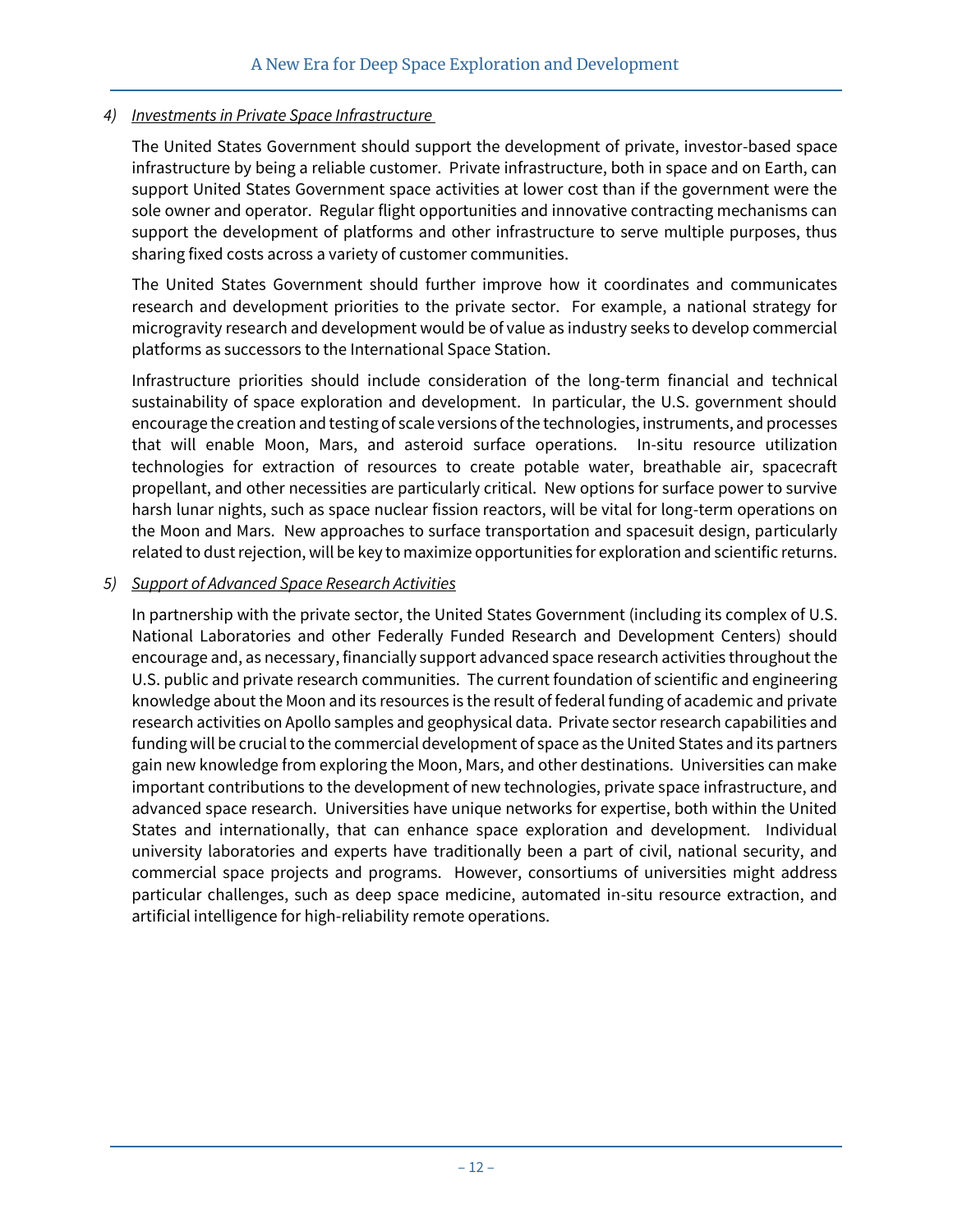## **Concluding Observations**

Some people argue that humanity is destined to develop space settlements and become a "multi-planetary species." Although this is certainly an exciting possibility, it will depend on our ability to use in-space resources and live independently from Earth's support and environment. It will also depend on finding economic reasons for living and working beyond the Earth—reasons that do not rely on support from taxpayers. At present, we do not yet know if any of these conditions are possible. What we do know is that we will not be able to determine the answers without a space exploration and development effort that reaches beyond low-Earth orbit.

The long-term policy of sustainable space exploration and development depends on alignment with enduring national interests such as security, economic growth, scientific advancement, and a stable international environment. As new information comes to light and new experiences are gained, the United States should be prepared to adapt to new opportunities and risks. Although we are not in a Cold War-era space race, space exploration and development are urgent issues. The international environment is dynamic and influenced by competition and threats to the space capabilities on which we rely. Consequently, it is important that U.S. space activities across the civil, commercial, and national security sectors be coordinated at the highest levels and in an integrated manner to advance our holistic interests and those of our international allies.

Establishing U.S. capabilities to operate routinely in cis-lunar space and beyond will deliver strategic assets not only for ourselves, but for all like-minded nations who share our values – liberty, democracy, the rule of law, and free market economic principles. Exploration is fundamental to the American spirit, and space exploration is the modern embodiment of early frontier expeditions. It is the next step in a never-ending quest to explore and develop the unknown, while securing benefits for the American people.

Space exploration and development are not confined to one-time missions or any single destination. Rather, the effort described here is one of continually expanding human activity beyond the Earth. Close to home, the United States will encourage commercial activities to lower the public burden of maintaining and enhancing space capabilities. As the United States journeys into deep space again, it will do so with commercial and international partners as they are willing to participate and capable of participating. At the frontiers of exploration, the United States will continue to lead, as it has always done, in space. If humanity does have a future in space, it should be one in which space is the home of free people.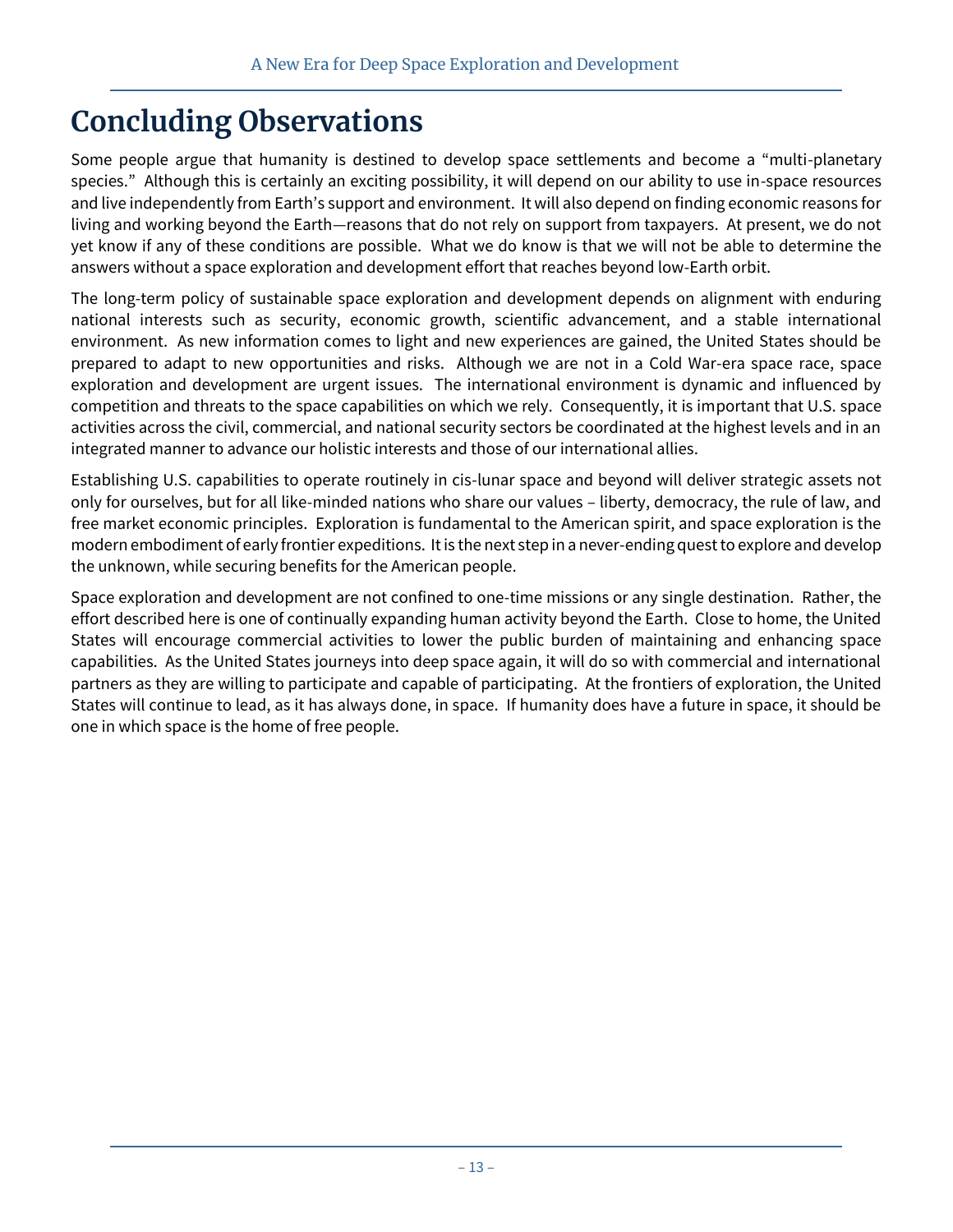## **Appendix A: Active United States Government Programs Supporting New Era Space Development**

## **NATIONAL AERONAUTICS AND SPACE ADMINISTRATION**

| <b>PROGRAM</b>                                                                        | <b>DESCRIPTION</b>                                                                                             | <b>APPLICABLE "NEW ERA" SECTION</b>                                                                                                                                                                                            |
|---------------------------------------------------------------------------------------|----------------------------------------------------------------------------------------------------------------|--------------------------------------------------------------------------------------------------------------------------------------------------------------------------------------------------------------------------------|
| <b>ORION</b>                                                                          | Crew module that transfers<br>astronauts from Earth to lunar<br>orbit and back                                 | Returning to the Moon to Stay, p7<br>Extending Human Presence to Mars, p8                                                                                                                                                      |
| <b>SPACE LAUNCH</b><br><b>SYSTEM (SLS)</b>                                            | Heavy lift launch vehicle that<br>sends Orion towards the Moon                                                 | Returning to the Moon to Stay, p7<br>Extending Human Presence to Mars, p8                                                                                                                                                      |
| <b>EXPLORATION</b><br><b>GROUND SYSTEMS</b><br>(EGS)                                  | Ground infrastructure and<br>services for SLS and Orion                                                        | Returning to the Moon to Stay, p7<br>Extending Human Presence to Mars, p8                                                                                                                                                      |
| <b>GATEWAY</b>                                                                        | Crew tended platform in lunar<br>orbit that serves as staging<br>point, safe haven and refueling<br>station    | Returning to the Moon to Stay, p7<br>Extending Human Presence to Mars, p8<br>The Potential for Deep Space Science, p8<br>Dev. of Comm. Activities & Industry in Space, p11                                                     |
| <b>HUMAN LANDING</b><br><b>SYSTEM (HLS)</b>                                           | Privately owned crew module<br>that transports astronauts from<br>lunar orbit to the lunar surface<br>and back | Returning to the Moon to Stay, p7<br>Extending Human Presence to Mars, p8<br>The Potential for Deep Space Science, p8<br>Dev. of Comm. Activities & Industry in Space, p11<br>Investments in Private Space Infrastructure, p12 |
| <b>COMMERCIAL LUNAR</b><br><b>PAYLOAD SERVICES</b><br>(CLPS)                          | Privately owned cargo landers<br>that deliver science and<br>logistics payloads to the lunar<br>surface        | Returning to the Moon to Stay, p7<br>Extending Human Presence to Mars, p8<br>The Potential for Deep Space Science, p8<br>Dev. of Comm. Activities & Industry in Space, p11                                                     |
| <b>COMMERCIAL CREW</b><br><b>PROGRAM</b>                                              | Privately owned crew system<br>that transports astronauts to<br>and from LEO                                   | Commercialization of Low-Earth Orbit, p6<br>Dev. of Comm. Activities & Industry in Space, p11                                                                                                                                  |
| <b>COMMERCIAL CARGO</b><br><b>PROGRAM</b>                                             | Privately owned cargo system<br>that transports goods and<br>services to and from LEO                          | Commercialization of Low-Earth Orbit, p6<br>Dev. of Comm. Activities & Industry in Space, p11                                                                                                                                  |
| <b>INTERNATIONAL</b><br><b>SPACE STATION (ISS)</b>                                    | Continuously crewed science<br>and exploration station in LEO                                                  | Commercialization of Low-Earth Orbit, p6                                                                                                                                                                                       |
| <b>LUNAR</b><br><b>RECONNAISSANCE</b><br><b>ORBITER (LRO)</b>                         | Robotic spacecraft in lunar<br>orbit that maps the Moon                                                        | Returning to the Moon to Stay, p7<br>The Potential for Deep Space Science, p8                                                                                                                                                  |
| <b>VOLATILES</b><br><b>INVESTIGATING POLAR</b><br><b>EXPLORATION ROVER</b><br>(VIPER) | Robotic rover to prospect for<br>lunar resources in permanently<br>shadowed craters                            | Returning to the Moon to Stay, p7<br>Extending Human Presence to Mars, p8<br>The Potential for Deep Space Science, p8<br>R&D for New Technologies, p11<br>Support of Adv. Space Research Activities, p12                       |
| <b>MARS 2020 &amp;</b><br><b>PERSEVERANCE</b><br><b>ROVER</b>                         | Mission to study the past<br>habitability and geological<br>history of Jezero Crater on Mars                   | Extending Human Presence to Mars, p8<br>The Potential for Deep Space Science, p8                                                                                                                                               |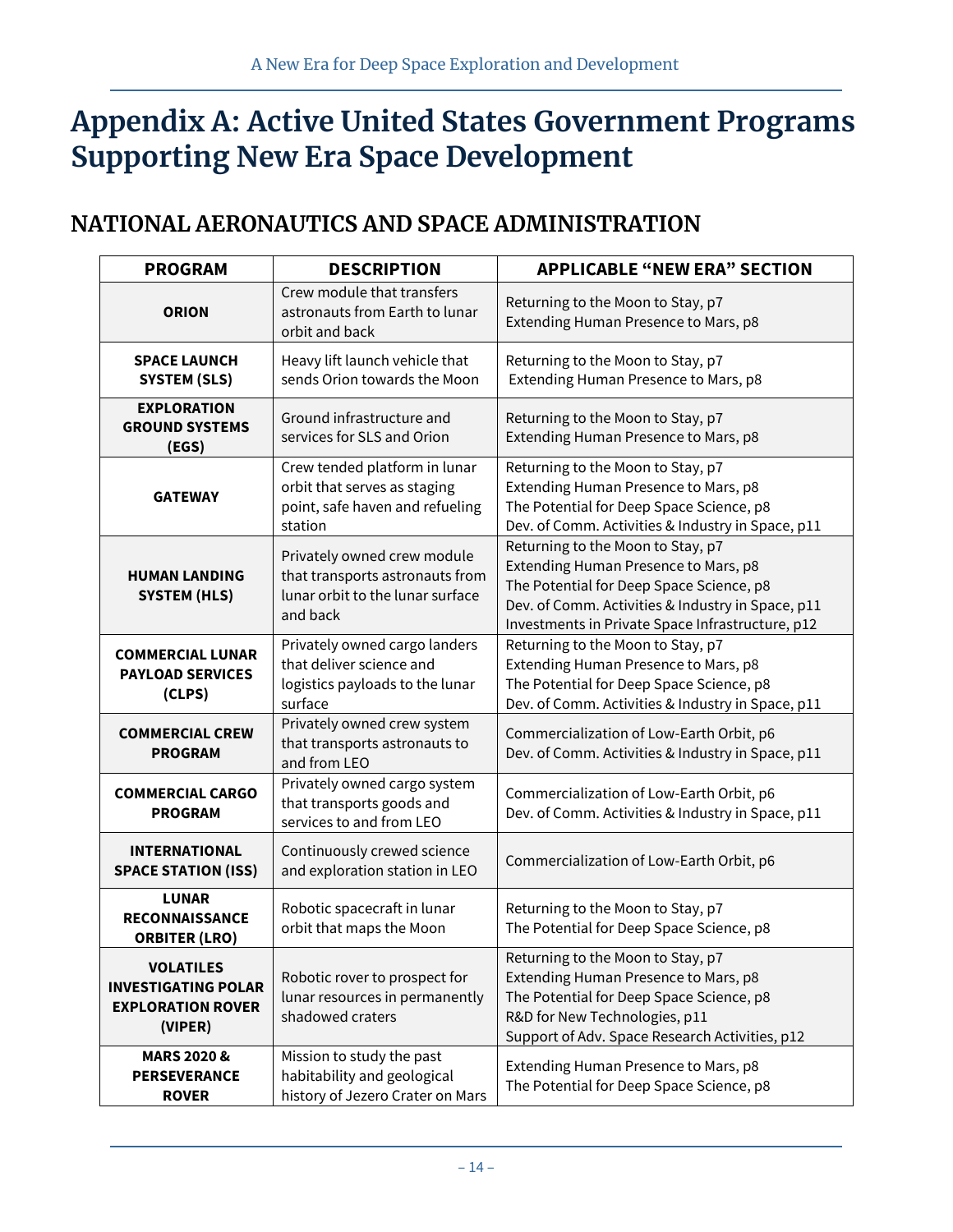## **DEPARTMENT OF COMMERCE**

| <b>PROGRAM</b>                        | <b>DESCRIPTION</b>                                  | <b>APPLICABLE "NEW ERA" SECTION</b>           |
|---------------------------------------|-----------------------------------------------------|-----------------------------------------------|
| <b>NOAA / SPACE</b><br><b>WEATHER</b> | Monitors and forecasts Earth's<br>space environment | A Secure & Predictable Space Environment, p10 |

### **DEPARTMENT OF DEFENSE**

| <b>PROGRAM</b>                                                                                  | <b>DESCRIPTION</b>                                                         | <b>APPLICABLE "NEW ERA" SECTION</b>                                                                          |
|-------------------------------------------------------------------------------------------------|----------------------------------------------------------------------------|--------------------------------------------------------------------------------------------------------------|
| <b>PROJECT PELE</b><br>(PARTICLE FUEL<br><b>DEVELOPMENT)</b>                                    | Development and fielding of a<br>deployable nuclear power reactor          | Returning to the Moon to Stay, p7<br>Extending a Human Presence to Mars, p8<br>R&D for New Technologies, p11 |
| <b>DEMONSTRATION</b><br><b>ROCKET FOR AGILE</b><br><b>CISLUNAR</b><br><b>OPERATIONS (DRACO)</b> | Demonstration of a nuclear<br>thermal propulsion (NTP) system<br>on orbit. | Extending Human Presence to Mars, p8<br>R&D for New Technologies, p11                                        |
| <b>UNIFIED DATA</b><br><b>LIBRARY</b>                                                           | Cloud-based library of space<br>situational awareness (SSA) data           | A Secure & Predictable Space Environment, p10                                                                |

### **DEPARTMENT OF ENERGY**

| <b>PROGRAM</b>                                                              | <b>DESCRIPTION</b>                                                                                                                                                        | <b>APPLICABLE "NEW ERA" SECTION</b>                                                                                                                               |
|-----------------------------------------------------------------------------|---------------------------------------------------------------------------------------------------------------------------------------------------------------------------|-------------------------------------------------------------------------------------------------------------------------------------------------------------------|
| <b>OFFICE OF NUCLEAR</b><br><b>ENERGY</b>                                   | Supports a diverse set of civilian<br>nuclear energy programs across<br>U.S. Government including fuel<br>development, fission reactors and<br>radioisotope power systems | Returning to the Moon to Stay, p7<br>Extending a Human Presence to Mars, p8<br>R&D for New Technologies, p11                                                      |
| <b>OFFICE OF ENERGY</b><br><b>EFFICIENCY AND</b><br><b>RENEWABLE ENERGY</b> | Support development of<br>hydrogen, fuel cell, and<br>photovoltaic technologies                                                                                           | Returning to the Moon to Stay, p7<br>Extending a Human Presence to Mars, p8<br>Dev. of Comm. Activities & Industry in Space, p11<br>R&D for New Technologies, p11 |
| <b>OFFICE OF SCIENCE</b>                                                    | Develops and provides researchers<br>with the most advanced tools of<br>modern science                                                                                    | Returning to the Moon to Stay, p7<br>Extending a Human Presence to Mars, p8<br>R&D for New Technologies, p11<br>Support of Adv. Space Research Activities, p12    |

## **DEPARTMENT OF INTERIOR**

| <b>PROGRAM</b>                                                | <b>DESCRIPTION</b>                   | <b>APPLICABLE "NEW ERA" SECTION</b>                                         |
|---------------------------------------------------------------|--------------------------------------|-----------------------------------------------------------------------------|
| <b>USGS (PLANTEARY</b><br><b>GEOLOGIC MAPPING</b><br>PROGRAM) | Geologic mapping of Moon and<br>Mars | Returning to the Moon to Stay, p7<br>Extending a Human Presence to Mars, p8 |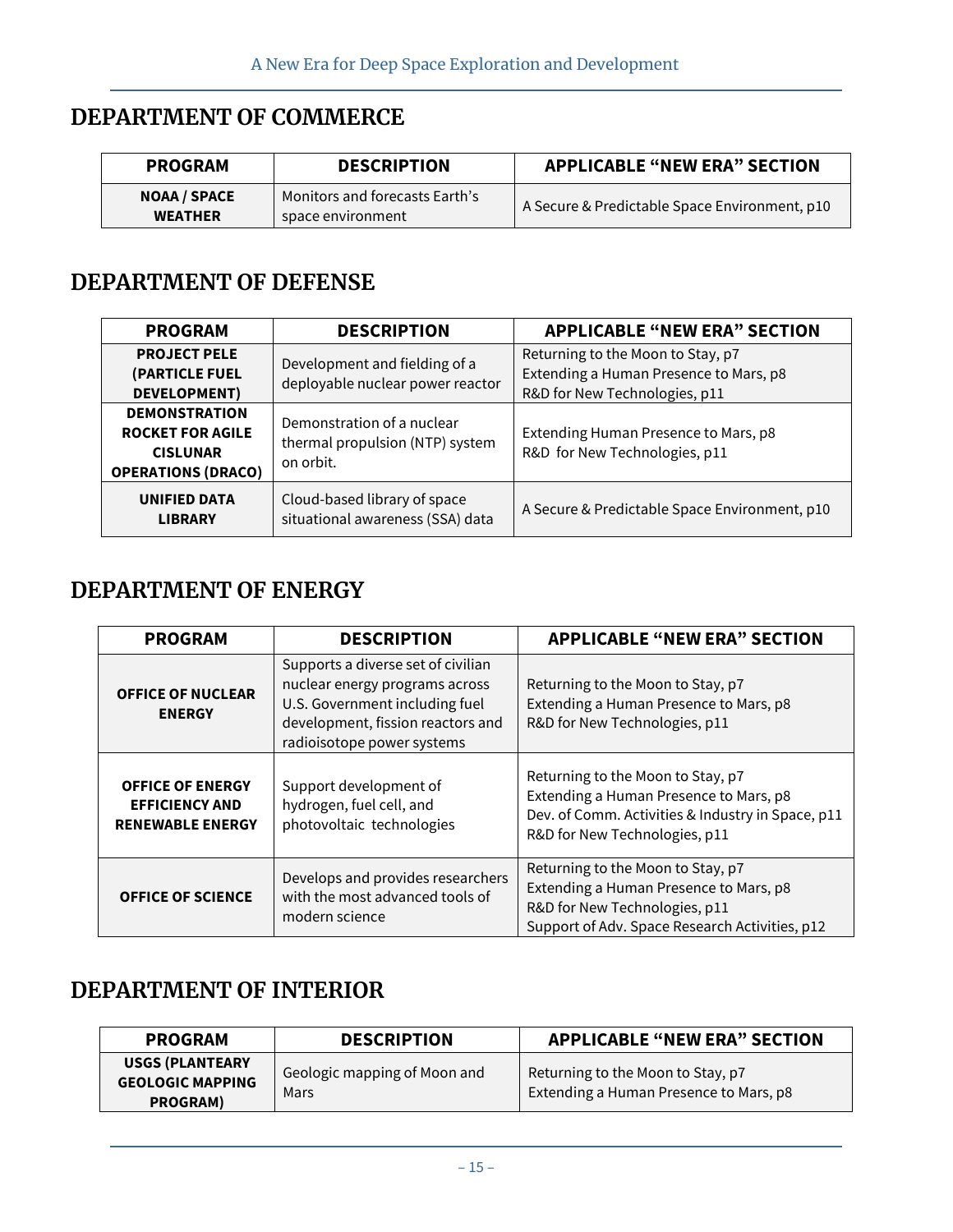## **DEPARTMENT OF STATE**

| <b>PROGRAM</b>            | <b>DESCRIPTION</b>             | <b>APPLICABLE "NEW ERA" SECTION</b>           |
|---------------------------|--------------------------------|-----------------------------------------------|
|                           | Bilateral agreements for       | Returning to the Moon to Stay, p7             |
| <b>ARTEMIS ACCORDS</b>    | exploration of the Moon and    | Extending a Human Presence to Mars, p8        |
|                           | eventually Mars                | A Secure & Predictable Space Environment, p10 |
| <b>INTERNATIONAL</b>      | Multilateral agreement for     | Returning to the Moon to Stay, p7             |
| <b>GATEWAY AGREEMENTS</b> | international contributions to | Extending a Human Presence to Mars, p8        |
|                           | Gateway                        | A Secure & Predictable Space Environment, p10 |

### **DEPARTMENT OF TRANSPORTATION**

| <b>PROGRAM</b>                                                                      | <b>DESCRIPTION</b>                                                              | <b>APPLICABLE "NEW ERA" SECTION</b>                                                                |
|-------------------------------------------------------------------------------------|---------------------------------------------------------------------------------|----------------------------------------------------------------------------------------------------|
| <b>FAA COMMERCIAL SPACE</b><br><b>TRANSPORTATION</b><br><b>RULEMAKING</b>           | Streamline requirements for<br>regulating launch and reentry<br>activities      | A Secure & Predictable Space Environment, p10<br>Dev. of Comm. Activities & Industry in Space, p11 |
| <b>FAA GUIDANCE FOR</b><br><b>COMMERCIAL NUCLEAR</b><br><b>SPACE TRANSPORTATION</b> | Public guidance for<br>commercial launch or reentry<br>of nuclear space systems | A Secure & Predictable Space Environment, p10<br>Dev. of Comm. Activities & Industry in Space, p11 |

### **DEPARTMENT OF HOMELAND SECURITY**

| <b>PROGRAM</b>                               | <b>DESCRIPTION</b>                                                                                              | <b>APPLICABLE "NEW ERA" SECTION</b>                                                                |
|----------------------------------------------|-----------------------------------------------------------------------------------------------------------------|----------------------------------------------------------------------------------------------------|
| <b>RESILIENCE OF SPACE</b><br><b>SYSTEMS</b> | Builds programs to increase<br>resilience of space-based<br>systems from natural or<br>manmade disruptions      | A Secure & Predictable Space Environment, p10<br>Dev. of Comm. Activities & Industry in Space, p11 |
| <b>SPACE ISAC</b>                            | Consolidates private sector<br>space data sets to support<br>response, mitigation and<br>resilience initiatives | A Secure & Predictable Space Environment, p10<br>Dev. of Comm. Activities & Industry in Space, p11 |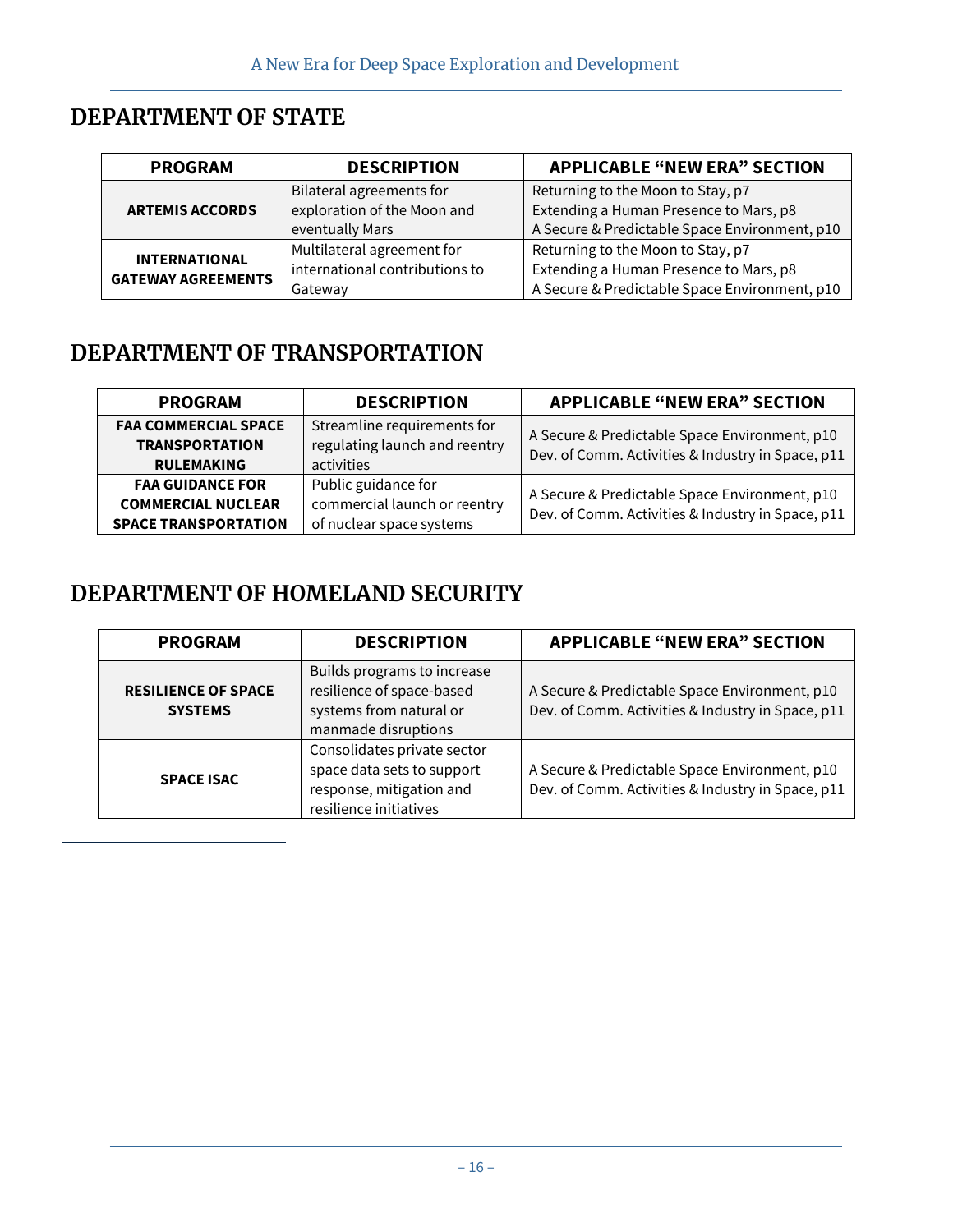## **Appendix B: Proposed United States Government Programs Supporting New Era Space Development**

### **NATIONAL AERONAUTICS AND SPACE ADMINISTRATION**

| <b>PROGRAM</b>                                     | <b>DESCRIPTION</b>                                                                              | <b>APPLICABLE "NEW ERA" SECTION</b>                                                                                                                                                                                           |
|----------------------------------------------------|-------------------------------------------------------------------------------------------------|-------------------------------------------------------------------------------------------------------------------------------------------------------------------------------------------------------------------------------|
| <b>LUNAR TERRAIN VEHICLE</b><br>(LTV)              | Rover to transport suited<br>astronauts and cargo on the<br>lunar surface                       | Returning to the Moon to Stay, p7<br>The Potential for Deep Space Science, p8<br>Investments in Private Space Infrastructure, p12<br>Support of Adv. Space Research Activities, p12                                           |
| <b>HABITABLE MOBILITY</b><br><b>PLATFORM (HMP)</b> | Rover with pressurized cabin<br>for crew to traverse large<br>distances on the lunar<br>surface | Returning to the Moon to Stay, p7<br>Extending a Human Presence to Mars, p8<br>The Potential for Deep Space Science, p8<br>Investments in Private Space Infrastructure, p12<br>Support of Adv. Space Research Activities, p12 |
| <b>FOUNDATION SURFACE</b><br><b>HABITAT (FSH)</b>  | Fixed crew habitat for crew<br>to live and operate for weeks<br>on the lunar surface            | Returning to the Moon to Stay, p7<br>Extending a Human Presence to Mars, p8<br>The Potential for Deep Space Science, p8<br>Investments in Private Space Infrastructure, p12                                                   |
| <b>MARS SAMPLE RETURN</b><br>(MSR)                 | Return rock and dust<br>samples from Mars to Earth                                              | Extending a Human Presence to Mars, p8<br>The Potential for Deep Space Science, p8<br>Support of Adv. Space Research Activities, p12                                                                                          |
| <b>MARS ICE MAPPER</b>                             | Remote sensing mission to<br>map near-surface water-ice<br>on Mars                              | Extending a Human Presence to Mars, p8<br>The Potential for Deep Space Science, p8<br>Support of Adv. Space Research Activities, p12                                                                                          |
| <b>SPACE NUCLEAR</b><br><b>PROGRAM</b>             | Small fission reactor for the<br>lunar surface followed by<br>nuclear propulsion demo           | Returning to the Moon to Stay, p7<br>Extending a Human Presence to Mars, p8<br>The Potential for Deep Space Science, p8<br>Investments in Private Space Infrastructure, p12<br>Support of Adv. Space Research Activities, p12 |
| <b>COMMERCIAL LEO</b><br><b>DEVELOPMENT</b>        | Develop both crew-tended<br>and robotic commercial LEO<br>platforms                             | The Potential for Deep Space Science, p8<br>Investments in Private Space Infrastructure, p12<br>Support of Adv. Space Research Activities, p12                                                                                |

## **DEPARTMENT OF COMMERCE**

| <b>PROGRAM</b>           | <b>DESCRIPTION</b>          | <b>APPLICABLE "NEW ERA" SECTION</b>               |
|--------------------------|-----------------------------|---------------------------------------------------|
| <b>OFFICE OF SPACE</b>   | A repository of commercial  |                                                   |
| <b>COMMERCE (OPEN</b>    | and allied services data to | A Secure & Predictable Space Environment, p10     |
| <b>ARCHITECTURE DATA</b> | enable safe and secure      | Dev. of Comm. Activities & Industry in Space, p11 |
| <b>REPOSITORY</b>        | space operations            |                                                   |